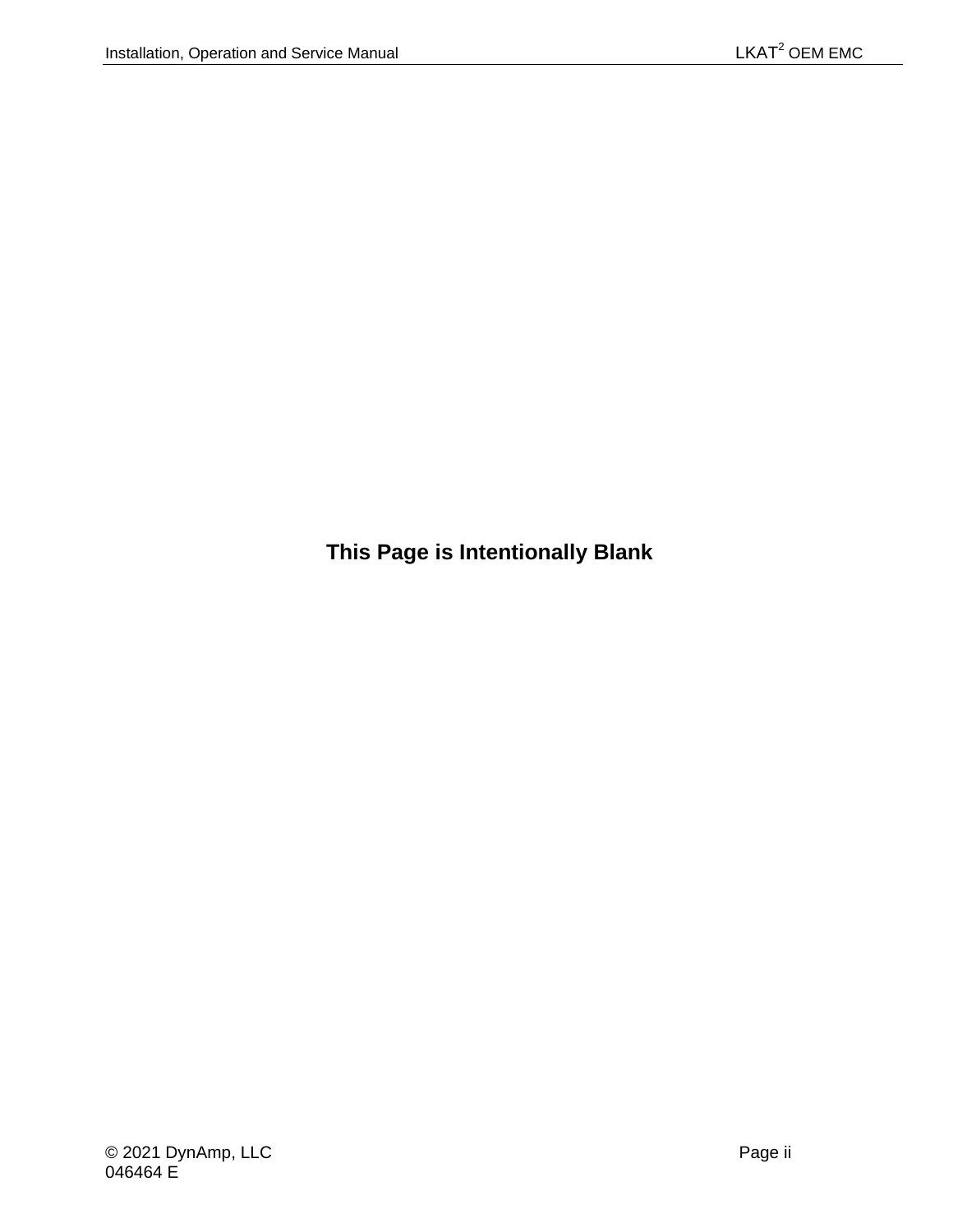#### <span id="page-2-0"></span>**DYNAMP, LLC WARRANTY**

Items and components manufactured by DynAmp, LLC for permanent installation are warranted to be free from defects in material and workmanship for a period of two (2) years from the date of shipment.

Items and components manufactured by DynAmp, LLC for portable and temporary use in more than one location are warranted to be free from defects in material and workmanship for a period of eighteen (18) months from the date of shipment.

Extended warranties may be available for purchase for some products. Extended warranties are provided on a serial number by serial number basis as noted on DynAmp's original invoice and/or packing list.

Items and components not manufactured and resold by DynAmp, LLC are warranted by their manufacturer.

Warranty repair shall be, at DynAmp's option, in the form of repair or replacement of the defective items or components. Concerning warranty repairs, DynAmp, LLC will be responsible for DynAmp provided time, material and transportation costs (shipping or travel). Actual method of warranty repair / correction will be determined by DynAmp, LLC at DynAmp's sole option. Such warranty repair shall constitute a fulfillment of all DynAmp, LLC liabilities in respect to said items and components. In no event shall DynAmp, LLC be liable for consequential damages.

Information in this document is subject to change without notice.

© 2015, 2016, 2018, 2019, 2020, 2021 DynAmp, LLC. All rights reserved.

Reproduction in any manner whatsoever for purposes other than installation, operation, or service by the purchaser or end user without the written permission of DynAmp, LLC is strictly forbidden.

This manual is part of the complete set of product documentation that includes installation, operation, and service instructions, drawings and test results. Users should evaluate the information in the context of the complete set of product documentation and their particular applications. DynAmp, LLC assumes no liability for any incidental, indirect, or consequential damages arising from the use of this documentation.

While all information presented is believed to be reliable and in accordance with accepted engineering practices, DynAmp, LLC makes no warranties as to the completeness of the information.

All trademarks used in association with LKAT $2$  are trademarks of DynAmp, LLC.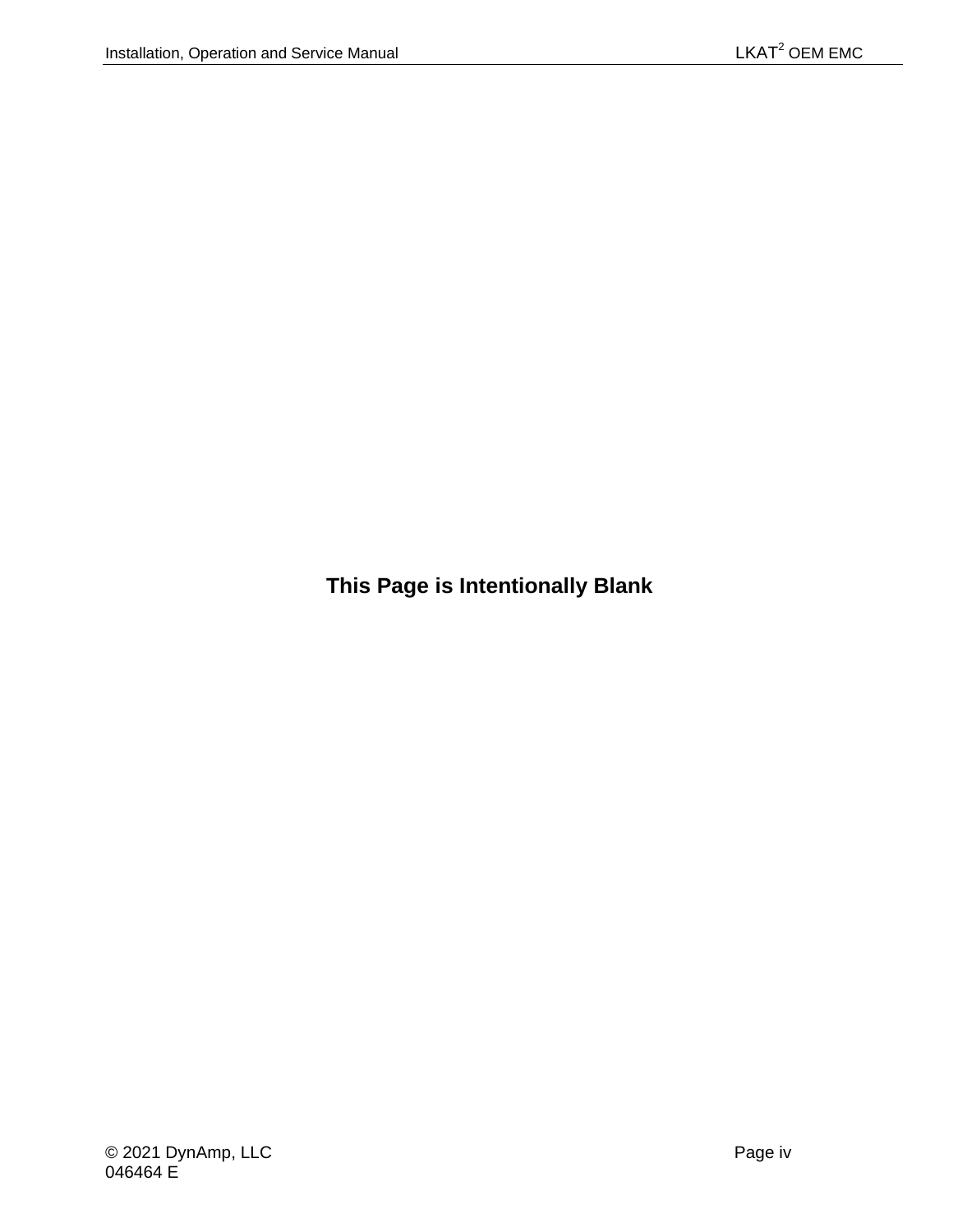<span id="page-4-0"></span>

| <b>TABLE OF CONTENTS</b>                                    |      |
|-------------------------------------------------------------|------|
| Paragraph<br>Title                                          | Page |
|                                                             |      |
|                                                             |      |
|                                                             |      |
|                                                             |      |
|                                                             |      |
|                                                             |      |
|                                                             |      |
| 2.1<br>2.2<br>2.3<br>2.4<br>2.5                             |      |
|                                                             |      |
| 4.1<br>4.2<br>4.3<br>4.4<br>4.5<br>4.6                      |      |
| 5.1<br>5.2<br>5.3<br>5.4<br>5.5<br>5.6<br>5.7<br>5.8<br>5.9 |      |
| 6.1<br>6.2<br>6.3                                           |      |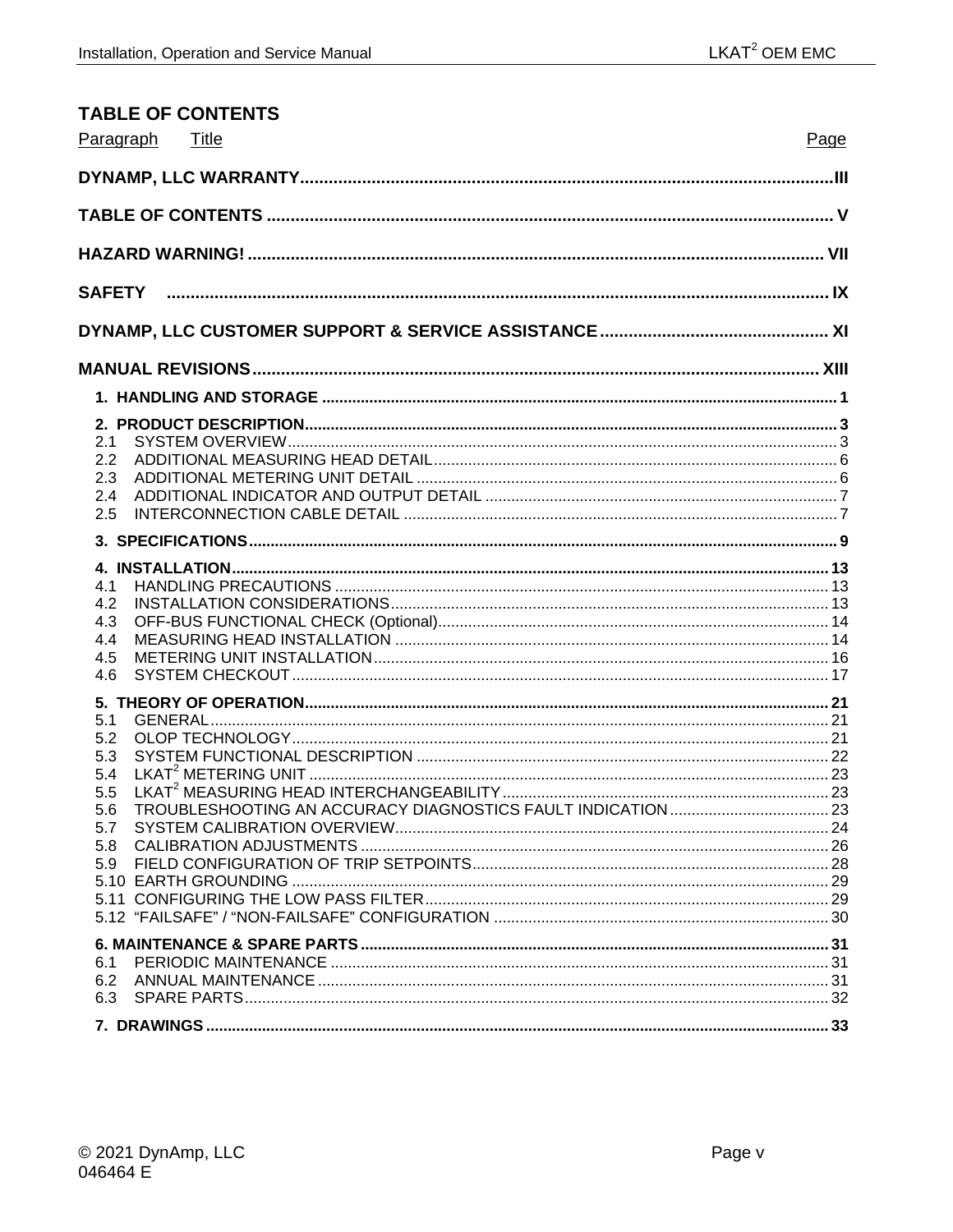### **FIGURES, FORMS & TABLES \_\_\_\_\_\_\_\_\_\_\_\_\_\_\_\_\_\_\_\_\_\_\_\_\_\_\_\_\_\_\_\_\_\_\_\_\_\_\_\_\_\_\_\_\_\_\_\_\_\_\_\_\_\_\_**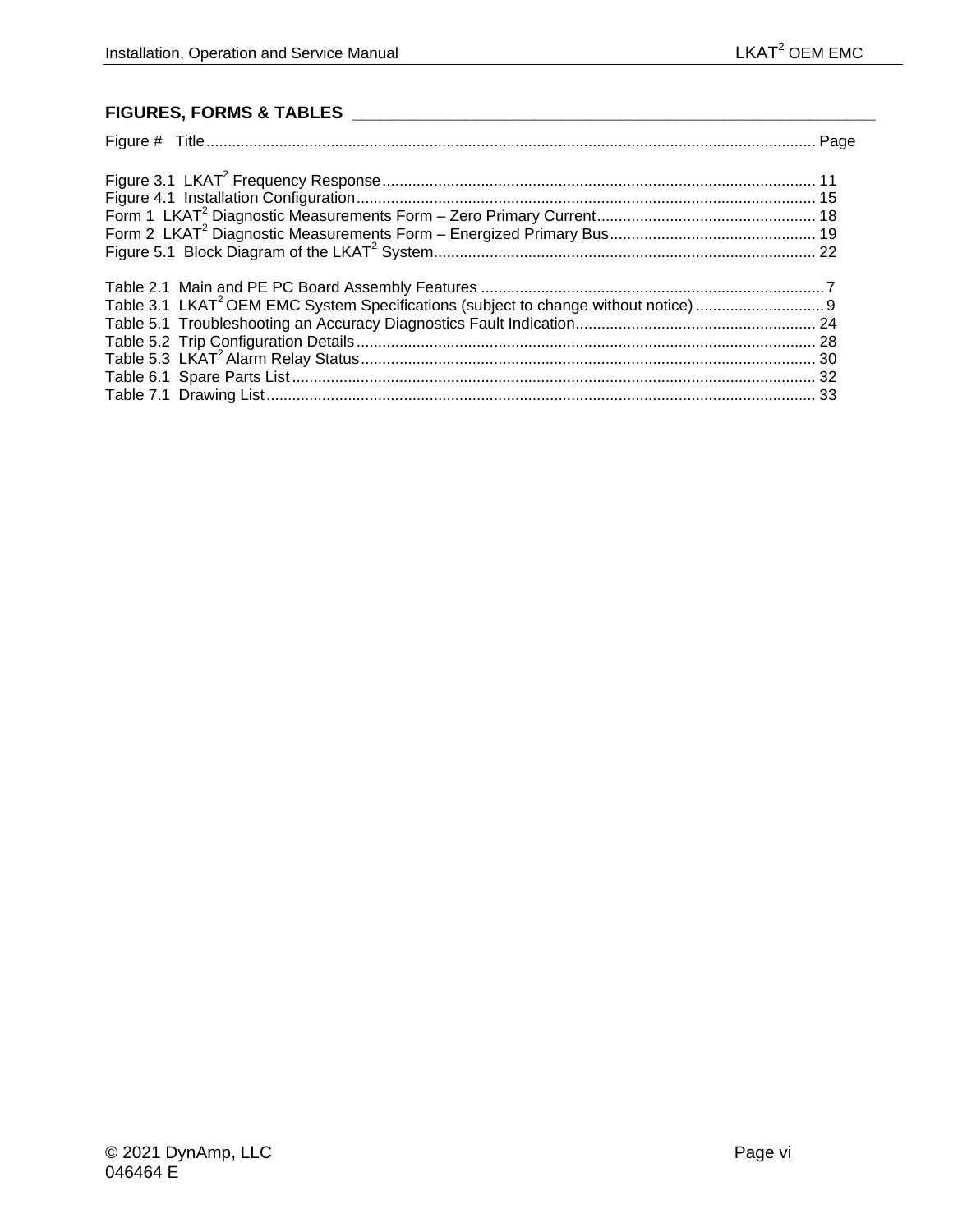#### <span id="page-6-0"></span>**HAZARD WARNING!**



**GENERAL**

All installation, maintenance and service must be performed by qualified technicians who are familiar with the warnings and instructions of this manual.

Use of the equipment in a manner not specified by the manufacturer can impair the protection provided within.

The enclosure cover must remain closed and secured with captive screws at all times during operation to ensure safety of personnel. The cover may be opened using a screwdriver; however, only authorized personnel or technicians should be allowed to open and service the unit.

Disconnect power to the system before servicing.

DynAmp, LLC does not assume liability for the customer's failure to comply with the rules and requirements provided in this manual.



**HAZARDOUS VOLTAGE**



**INSTALLATION**

#### **Symbol Identification:**

This equipment is designed to be connected to hazardous electric voltages. Ignoring the installation precautions and warnings can result in severe personal injury or equipment damage.

To avoid the risk of electrical shock or fire, the safety instructions and guidelines in this manual must be followed. The electrical specifications must not be exceeded and the unit must be installed according to directions provided.

This equipment is intended for indoor or outdoor use. It should be mounted in a well-ventilated area, away from high heat, dust, and corrosive atmosphere. The ambient temperature must not exceed specified limits.

For mounting considerations that fall outside the recommended specifications provided in this manual, the factory should be contacted for approval.

This unit is rated for installation category II and pollution degree 2.

General definitions of safety symbols used on equipment and manual.



Caution/Warning: Refer to accompanying documents for instructions.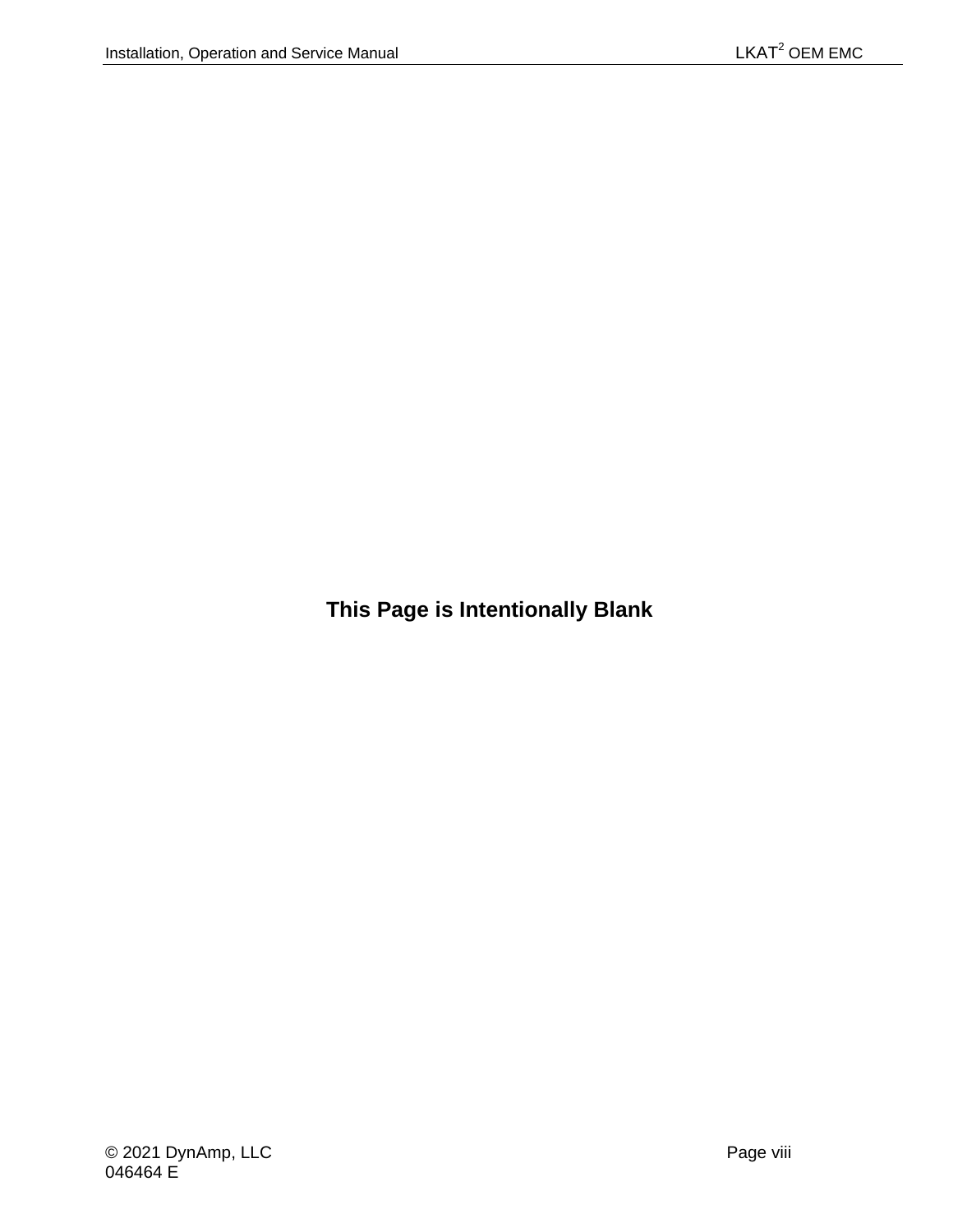## <span id="page-8-0"></span>**SAFETY**

The Measuring Head is designed to be installed on high voltage bus bars. All interconnection cables must be safely routed away from bus bars and high voltages. Do not allow any interconnection cable to contact bus bars or high voltages.

Ignoring the installation precautions and warnings can result in severe personal injury or equipment damage. The following are general guidelines to be followed during installation, operation and service of the Metering Unit and Measuring Head.

- All installation, maintenance and service must be performed by qualified technicians who are familiar with the warnings and instructions of this manual.
- Always follow all local and plant safety procedures.
- The enclosure cover must remain closed at all times during operation to ensure safety of personnel. Only authorized personnel or technicians should be allowed to open and service the unit.
- Units are not intrinsically safe. Do not place in explosive atmospheres.
- Service must be performed by qualified technicians only. If use of an oscilloscope becomes necessary during servicing, the scope must be floating and ungrounded or differential probe(s) must be used. The Metering Unit is isolated from the mains via the power transformers. If a grounded scope is used, a hazardous condition is created since current will flow through the probe to ground.
- Use of the equipment in a manner not specified by the manufacturer can impair the protection provided within.
- If a binding screw is used for the mains earth connection, the binding screw must be size M4 (No. 6) or larger.

DynAmp, LLC does not assume liability for the customer's failure to comply with the rules and requirements provided in this manual.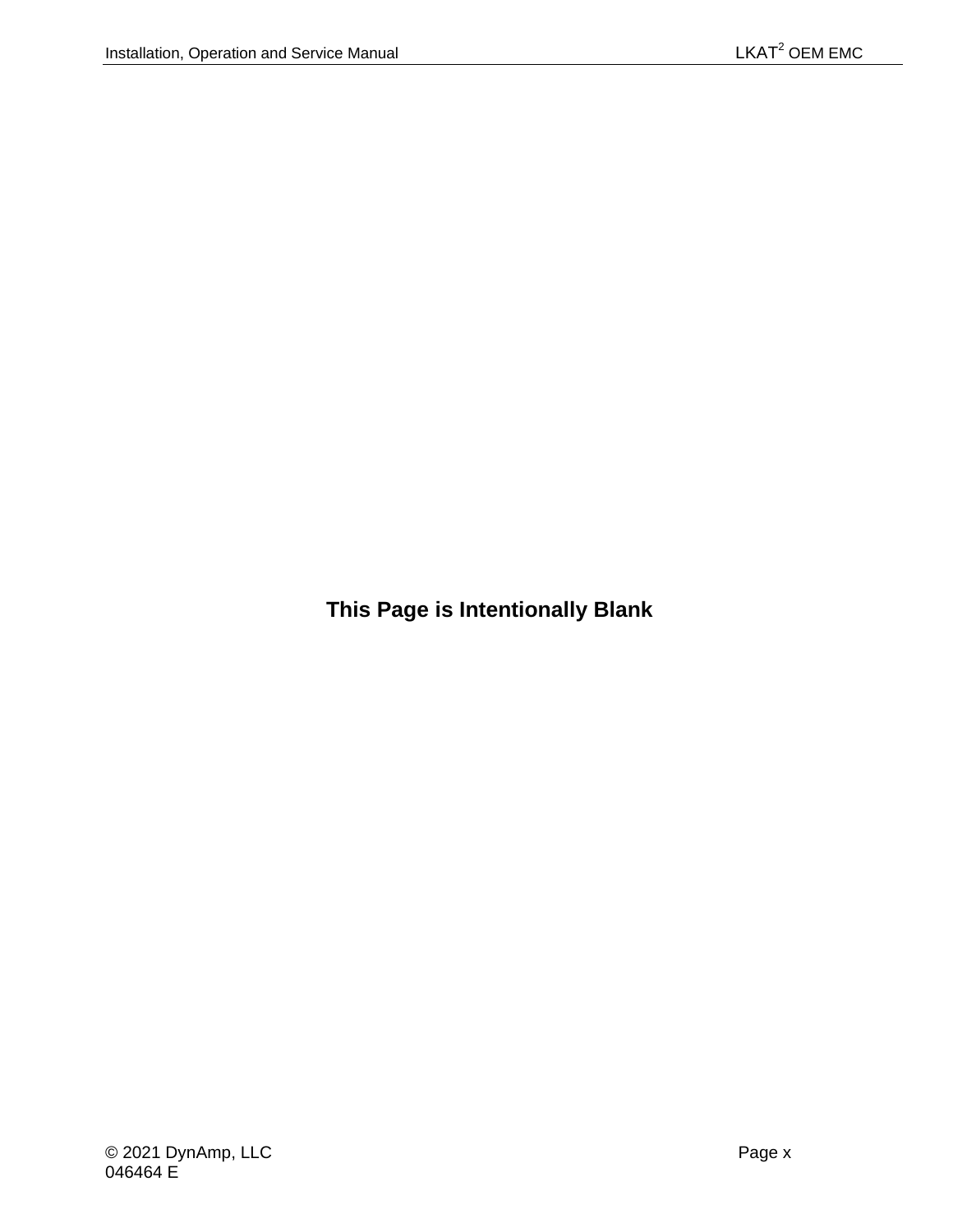### <span id="page-10-0"></span>**DYNAMP, LLC CUSTOMER SUPPORT & SERVICE ASSISTANCE**

For further assistance, contact DynAmp, LLC Customer Support at:

Americas:

Telephone: +1 614.871.6900 Fax: +1 614.871.6910 8:00 AM to 5:00 PM USA Eastern Time From first Sunday in November to second Sunday in March – 13:00 GMT to 22:00 GMT From second Sunday in March to first Sunday in November – 12:00 GMT to 21:00 GMT

After Hours Critical Service Emergency:

Telephone: +1 614.871.6906 5:00 PM to 8:00 AM USA Eastern Time From first Sunday in November to second Sunday in March – 22:00 GMT to 13:00 GMT From second Sunday in March to first Sunday in November – 21:00 GMT to 12:00 GMT

Central e-mail:

[help@dynamp.com](mailto:help@dynamp.com)

DynAmp web:

[www.dynamp.com](http://www.dynamp.com/)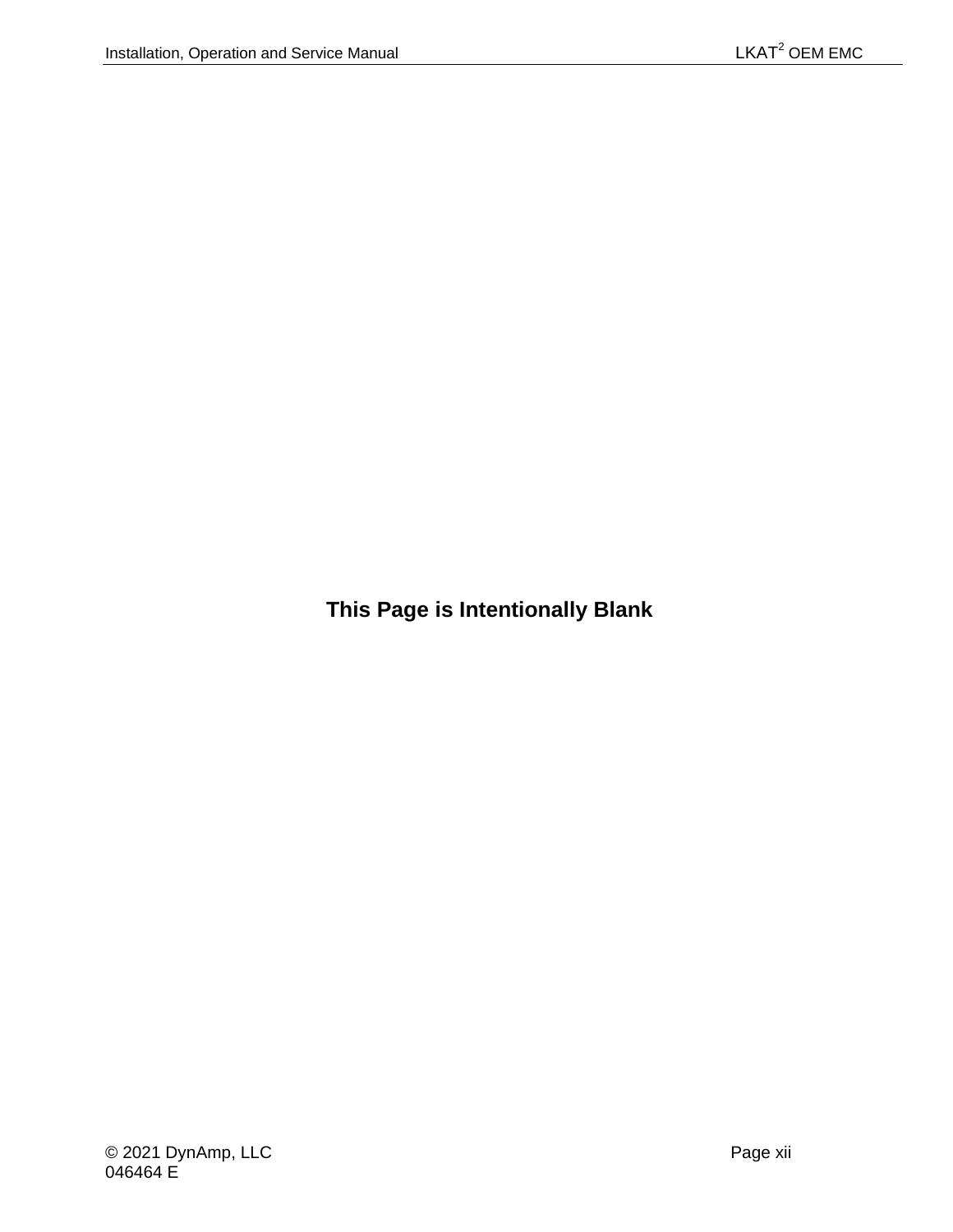## <span id="page-12-0"></span>**MANUAL REVISIONS**

| <u>Page</u>           | Change         | <b>Reason For Revision</b>                                                                                                                                                                          | Date  |
|-----------------------|----------------|-----------------------------------------------------------------------------------------------------------------------------------------------------------------------------------------------------|-------|
| all                   | <b>Rev NEW</b> |                                                                                                                                                                                                     | 09/15 |
| 3,5,14,20,            | Rev NEW-1      | Insert specification (EMC Immunity Influence)                                                                                                                                                       | 10/15 |
| 28                    | A              | ECR # 2090, ECO # 3333, update drawing list                                                                                                                                                         | 08/16 |
| 27                    | B              | ECR # 2180, update drawing list                                                                                                                                                                     | 01/18 |
| iii, 5, 27,<br>29, 33 | С              | ECO #3346, ECO 3355, Update general verbiage,<br>Update MUT Information, Regroup terms of equation<br>for Table 5.2 for clarification, Add Non-Fail safe.<br>Update drawing Revisions in Table 7.1. | 03/19 |
| 9, 15, 16,<br>32, 33  | D              | ECR 2278, Update Response Time in Table 3.1,<br>update verbiage in section 4.4, update Table 6.1 to add<br>nut and update drawing to 75B109499A in Table 7.1.                                       | 03/20 |
| 29                    | Е              | ECR $\#$ 2314 – Section 5.10, update to TB2                                                                                                                                                         | 03/21 |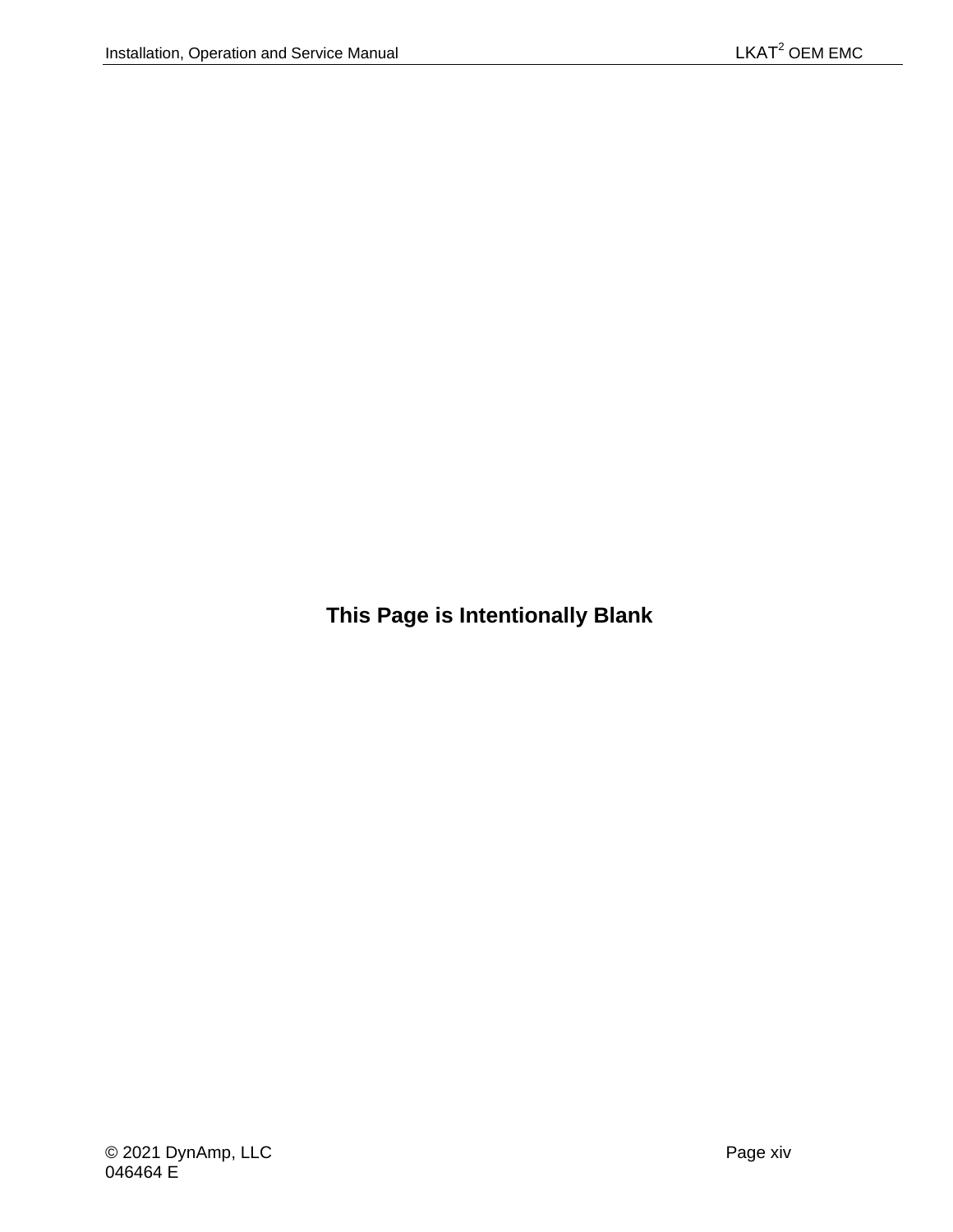# <span id="page-14-0"></span>**1. HANDLING AND STORAGE**

DynAmp products are engineered and manufactured for use in industrial environments. However, they contain sensitive electronic and mechanical components which may be damaged and fail if not handled and stored properly. All products must be handled and stored with the same care as any precision measurement instrument. Severe bumps or jolts may damage internal parts and cause malfunction or premature failure. DynAmp products are designed and assembled with conformal coating, shock mounting, and environmental seals, when appropriate or when specified. However, this protection requires that the product must be properly installed and operational before the protection is fully functional. Therefore, adequate protection from humidity, shock, and temperature must be provided during handling and storage prior to installation.

The handling and storage of equipment must be sufficient to meet the storage temperature and humidity specifications of the product and to prevent any condensation or contact with water or any other liquid. The storage location and container or crate must provide adequate protection from precipitation (rain, snow, ice) and direct water contact. Adequate shelter must be provided to prevent the accumulation of precipitation (rain, snow, ice) and water which can lead to the deterioration or failure of shipping containers or crates and cause water ingress. Storage in coastal or industrial areas subject to salt-laden or corrosive air or areas of winddriven sand or other abrasive dust must be adequate to prevent the deterioration or failure of shipping containers or crates and cause ingress. Frequent inspection of storage areas and storage containers or crates is required to ensure proper storage conditions are being maintained.

If the shipping container or crate is opened and/or the equipment is removed for inspection prior to installation, the equipment must be repackaged in the original undamaged container or crate in the same manner as it was shipped to prevent environmental damage or placed in a storage location that meets the required environmental and storage conditions.

General product storage temperature and humidity requirements:

| Storage Temperature: | -40 $^{\circ}$ to 70 $^{\circ}$ C |
|----------------------|-----------------------------------|
|                      | $-40^\circ$ to 158°F              |
| Storage Humidity:    | Maximum 85%, non-condensing       |

DynAmp, LLC does not assume liability for the customer's failure to comply with handling and storage requirements.

For further assistance, contact DynAmp, LLC customer support.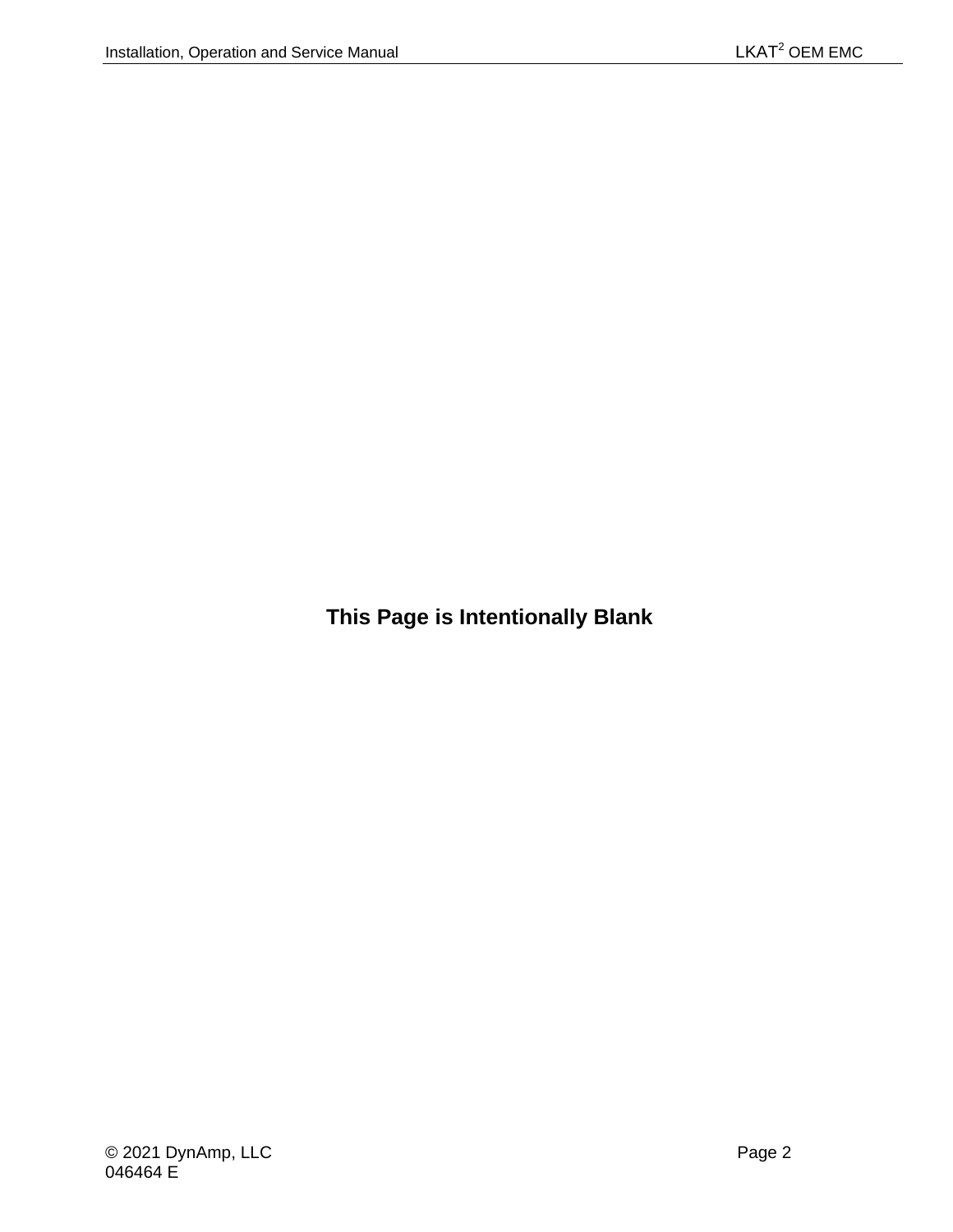# <span id="page-16-0"></span>**2. PRODUCT DESCRIPTION**

## <span id="page-16-1"></span>**2.1 SYSTEM OVERVIEW**

The LKAT**<sup>2</sup>** combines accurate high current measurement with reverse and overcurrent protection in a single rugged and cost effective system.

The next generation of DynAmp's well proven OLOPTM technology, LKAT**<sup>2</sup>** offers a new level of accuracy and stability to accurately and reliably measure uni- and bi-directional DC as well as AC bus currents.

The LKAT**<sup>2</sup>** is particularly well suited to measure power rectifier outputs for control and protection purposes in electro-chemical processes such as aluminum, chlorine, copper, manganese, titanium, zinc, electroplating, etc.



**LKAT<sup>2</sup> Measuring Head**



 **LKAT2 OEM EMC Metering Unit**

## **KEY STANDARD FEATURES**

True bi-directional performance. Ideal for difficult magnetic applications. No Measuring Head position or bus analysis needed.

Extremely compact with excellent environmental specifications for installation flexibility, inside or outside.

Multiple, standard switch selectable measurement output signals including mA, mV and V.

Standard Accuracy Diagnostics "AD" continuously monitors system performance providing both local LED and relay contact output.

Optional LKAT**<sup>2</sup>** Protection Extensions, (PE), provides additional functionality for protecting high current rectifiers.

Standard Alarm provides reverse or over-current protection via an LED viewable at the metering electronics and a dry contact relay output.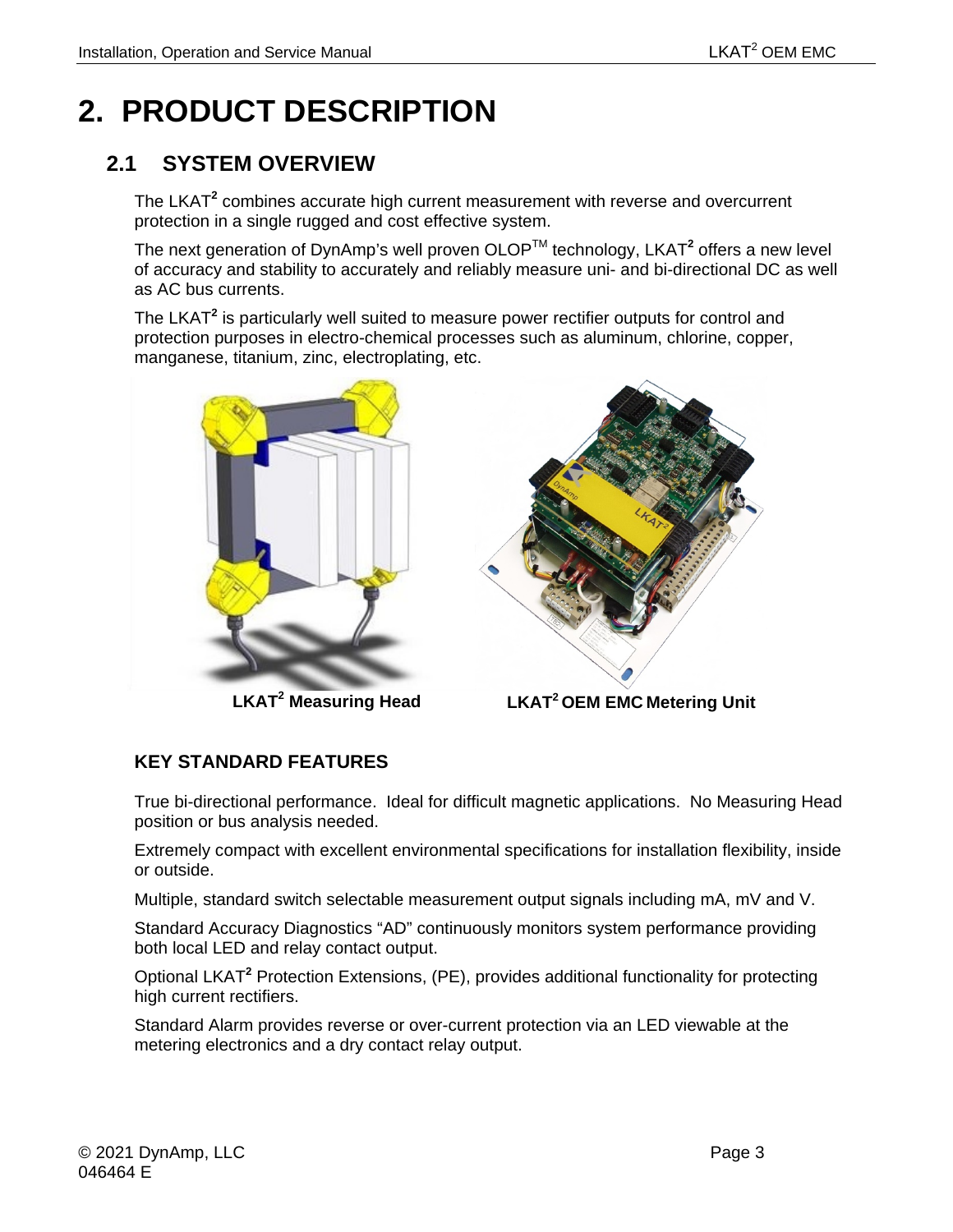Each standard LKAT**<sup>2</sup>** is delivered with the following:

- A new, ruggedized two-piece Measuring Head with integrated mounting hardware and bus bar corner (fiberglass angles). Each Measuring Head half has its own cable for connection to the metering electronics.
- Very compact Metering Electronics with one analog measurement output, one Accuracy Diagnostics system status output and one configurable Alarm output for overcurrent or reverse current protection. The LKAT**<sup>2</sup>** Metering Unit consists of a power supply pc board and Main pc board mounted together on a steel U-chassis. Input, output, and power connections are made via pc board edge connector plugs.
- System output cable
- Power input cable
- Comprehensive User's Manual
- Factory calibration data and graphs
- 2-year warranty for permanent installed systems
- Packaging suitable for air /ground transport

#### **AVAILABLE OPTIONS**

#### • **Protection Extensions ( PE )**

The PE option adds additional functionality for protecting high current rectifiers. This option is either factory configured with a new system or can be added to  $LKAT<sup>2</sup>$  Systems already in the field. If added in the field, some field configuration may be required.

#### • **Second Freely Scalable Analog Output :**

This second analog output is independently scaled and fully isolated from the standard LKAT**<sup>2</sup>** measurement output. In typical applications, it is scaled to provide accurate measurement above the standard rectifier operating range for advanced protection purposes. For example, the primary LKAT**<sup>2</sup>** output may be scaled to 50kA to provide the highest degree of accuracy and resolution for normal rectifier control. The second PE output may be scaled to 75kA to provide the information to intelligently manage overcurrent situations. Using this signal, the rectifier control system could integrate overcurrent operation to allow 5 minutes at 110%, 1 minute at 120%, 10 sec at 140%.

#### • **Two Additional Protection Relays :**

These relays bring the total number of configurable relays to three. Each can be configured to provide reverse or various degrees of overcurrent protection. Like the standard alarm, these two additional PE alarms come with their own, independent local LED indication and relay outputs.

#### • **Digital current display ( 3 1/2 digit )**

This option is mounted behind the clear front door of the metering electronics enclosure to display either DC or RMS AC bus current locally. Please note that this option reduces the maximum metering electronics ambient temperature to 50ºC. This option can also be added to LKAT $2$  Systems already in the field.

#### • **Custom Cable Lengths**

Custom Measuring Head cable lengths can be provided but only at time of order. Note that Measuring Head cable lengths can be changed in the field.

Custom Signal and Mains cables lengths can be provided. Note that standard Signal and Mains cables can be shortened or replaced with longer cables in the field.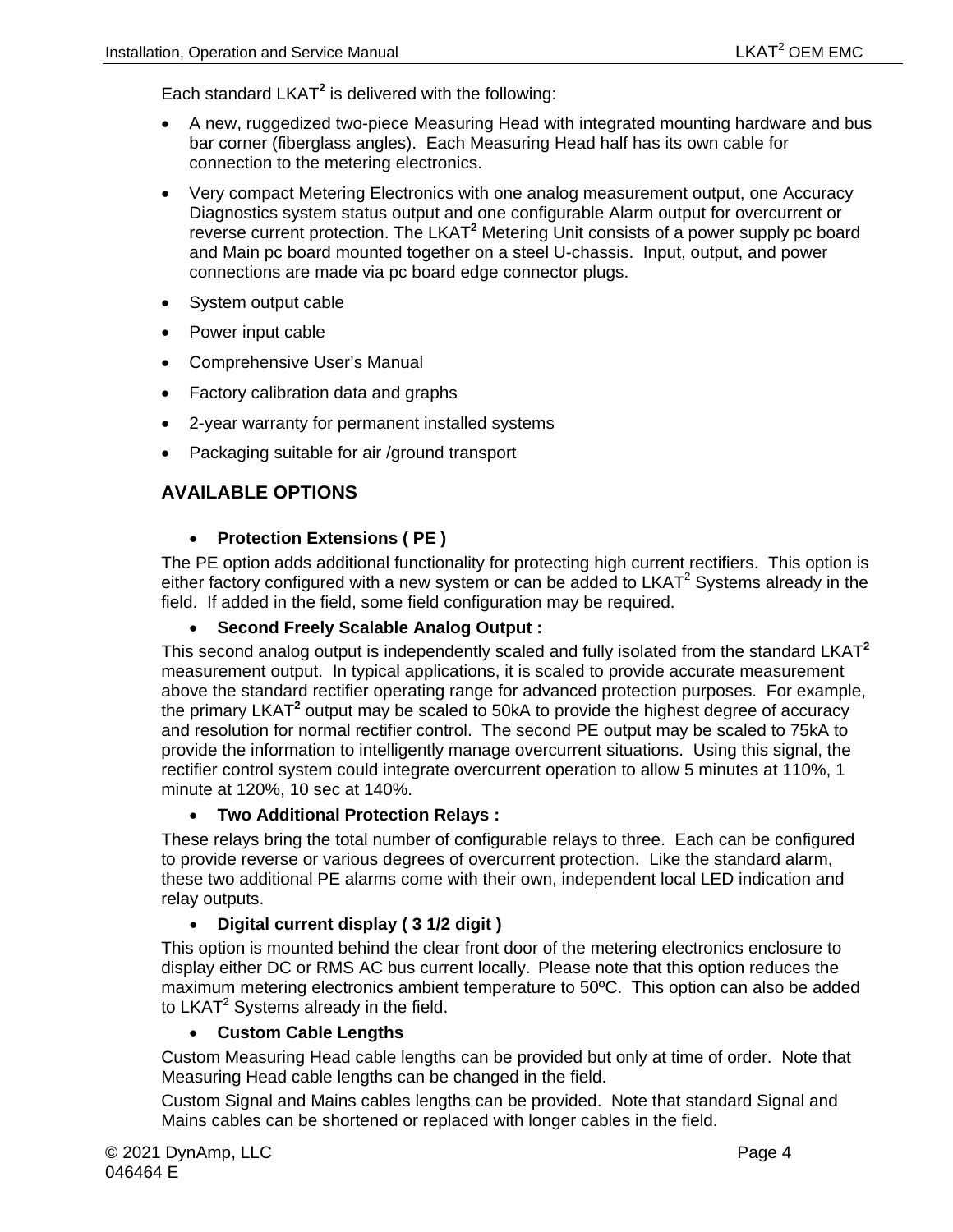#### • **Optional low voltage DC mains**

This allows system to be powered by safety mains supplies or even batteries. This option must be specified at time of order and cannot be field retrofitted to existing units.

### **AVAILABLE ACCESSORIES**

#### • **Summing / Totalizing multiple LKAT systems**

A dedicated external module is available for totalizing/ summing up to 10 LKAT measurement signals. This is typically used to provide a true 'total' current signal when multiple rectifiers (with individual LKAT systems ) are connected in parallel to provide a higher total current.

## • **LKAT Metering Unit Tester ( LKAT MUT )**

The LKAT MUT is a portable tester used to verify the functionality of Metering Units for all versions of the LKAT family of products.

Adapters included with the LKAT MUT allow the tester to be connected directly and check any LKAT Metering Unit electronics.

The functions and parameters checked by the LKAT MUT include:

- Input / output sensitivity
- Trip point scaling
- Trip relay contacts
- Integrity of input / output harnesses and interconnections on Metering Unit

The tools / documentation required to use the LKAT Metering Unit Tester include :

- 4-1/2 digit DMM with 0.05% basic DC accuracy ( user provided )
- DMM Test probes ( user provided )
- Banana to banana cables ( 1black / 1 red )
- **LKAT MUT Product Manual**

More information on the LKAT MUT can be found at [www.dynamp.com](http://www.dynamp.com/) or by contacting DynAmp.

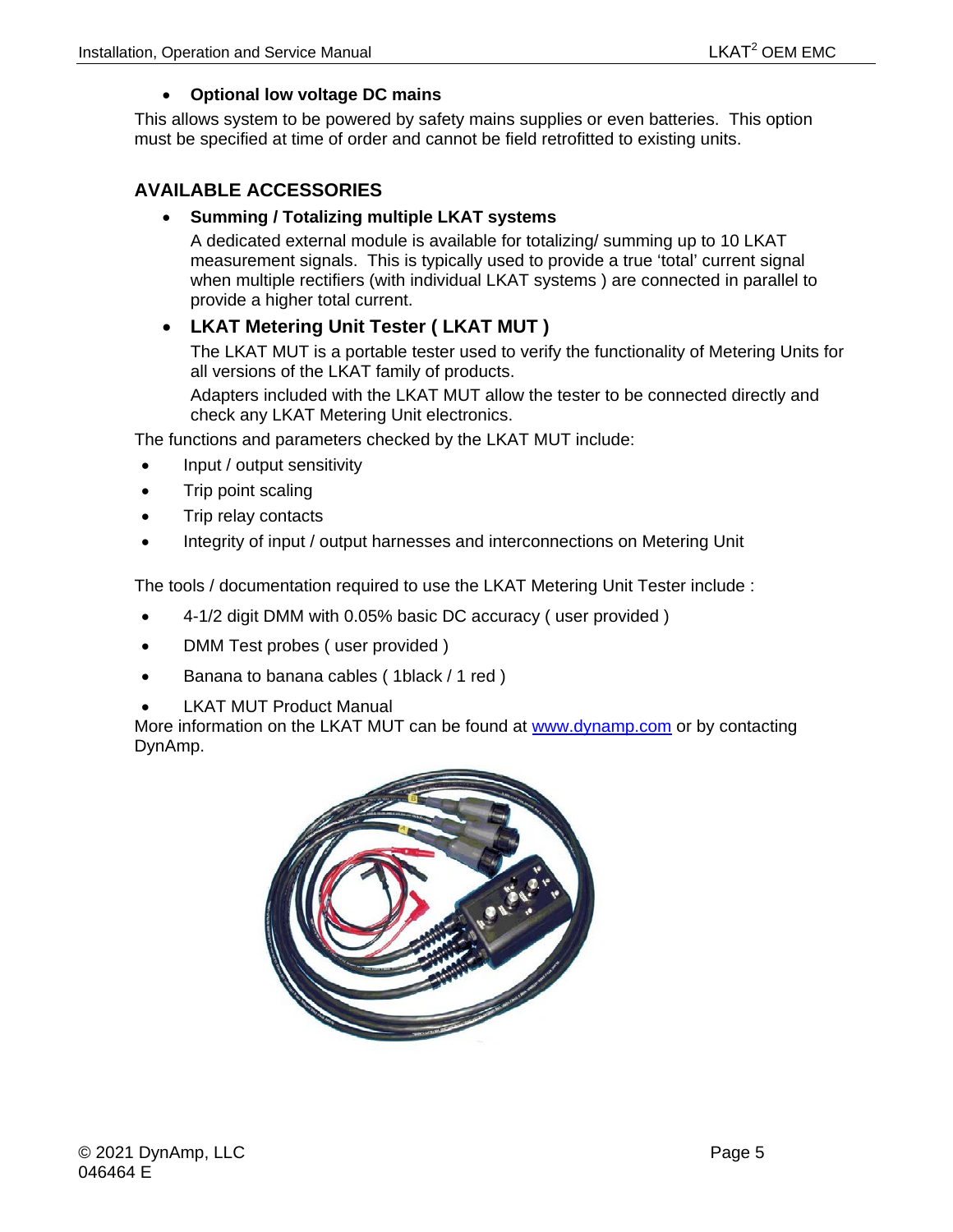#### • **Extended Warranty**

For permanently installed systems, the standard 2-year warranty can be extended in 2-year increments. This must be ordered less than 6 months after the original LKAT system is shipped.

## <span id="page-19-0"></span>**2.2 ADDITIONAL MEASURING HEAD DETAIL**

LKAT<sup>2</sup> Measuring Heads contain an arrangement of Hall Effect sensor ICs and signal conditioning electronics. The tubular enclosure is constructed of flame retardant plastic with an internal aluminum frame. Insulation from the bus is provided by the homogeneous (sealed) construction of the Measuring Head. In the event that the Measuring Head enclosure components become cracked, the bonding fails, or the weather-tight seal is broken in any way, a replacement Measuring Head must be substituted. The Measuring Head is not designed to be repaired.

LKAT $2$  Measuring Heads may be mounted on the bus bar using fiberglass angles positioned on the corners of the bus bar and stainless steel bus bar mounting screws threaded into the Measuring Head structure. Mounting hardware is supplied with each system. These screws are adjusted to bus dimensions specified with each order. When properly installed, the mounting hardware maintains the position of the Measuring Head in the event of temperature fluctuation and / or bus vibration.

An interconnection cable assembly is integral to each half of the Measuring Head. Measuring Heads with extra-long interconnection cables are also available - consult the factory for details. Standard Measuring Head cable assemblies are terminated with individual wires with crimp-on ferrules. Each wire is marked with a number to ensure correct hookup. The interconnection cables from the Measuring Head are identified as "A" and "B". Connecting Measuring Head cable "A" to Metering Unit "B" will not result in damage to the Measuring Head or electronics, but may degrade the calibration accuracy of the system.

## <span id="page-19-1"></span>**2.3 ADDITIONAL METERING UNIT DETAIL**

The LKAT<sup>2</sup> OEM EMC Metering Unit is supplied without an enclosure. The Plexiglas pc board cover must be installed during normal operation.

The main pc board assembly includes receptacles for external connection to the Measuring Head, the Metering Unit measurement signal(s) and relay outputs.

Internally, all LKAT<sup>2</sup> Metering Units include both a Power Supply pc board and a Main pc board. These pc boards are mounted to a steel chassis which is then mounted on a steel panel. The Metering Unit pc board cover allows the user to view various LED (or LCD) status indicators. For more information, refer to the "Theory of Operation" section of this manual.

There are two optional pc board assemblies that may be added onto the Main pc board in the LKAT<sup>2</sup> Metering Unit:

- The Protection Extensions ( PE ) pc board assembly
- The Display pc board assembly.

One or both of these pc board assemblies may be added to an  $LKAT<sup>2</sup>$  Metering Unit in the field. It is not mandatory that they be factory installed and/or calibrated. The optional pc board assemblies may be calibrated on site, using the LKAT<sup>2</sup> Main Output as the reference measurement.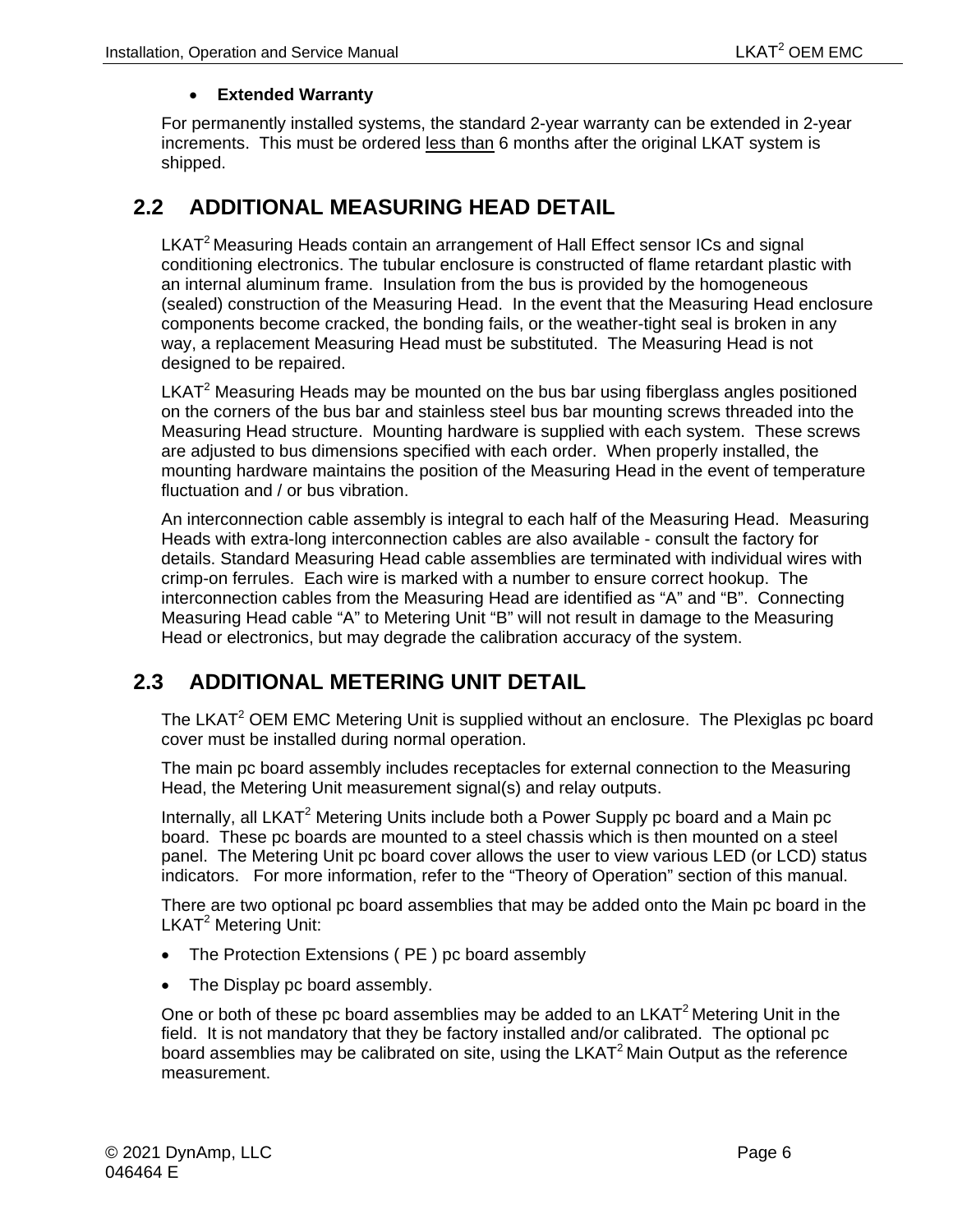# <span id="page-20-0"></span>**2.4 ADDITIONAL INDICATOR AND OUTPUT DETAIL**

As noted on the specifications page, the  $LKAT<sup>2</sup>$  System Metering Unit includes several visual indicators. These include:

- Accuracy Diagnostics (operational status) LEDs: green = OK, red = system problem (see Section - "Theory of Operation").
- Over / Reverse Current Trip status LEDs: green = measured current does not exceed the setpoint, red = measured current exceeds the setpoint.
- (Optional) Illuminated LCD digital display of measured current.

Available via the Metering Unit output cable:

- Isolated signal output proportional to bus current being measured. This output may be configured for various zero and full-scale values.
- Normally open and normally closed relay contacts indicate Accuracy Diagnostics (AD) operational status (same as green and red LEDs).
- Normally open and normally closed relay contacts indicate over / reverse current trip status (same as green and red LEDs). For failsafe operation, the relay coil is energized in the normal condition (no over or reverse trip).

The table below lists the features associated with the Main and PE pc board assemblies.

<span id="page-20-2"></span>

|                                                         | <b>Main PC</b><br><b>Board</b><br><b>Assembly</b> | with PE PC<br><b>Board Assembly</b> |
|---------------------------------------------------------|---------------------------------------------------|-------------------------------------|
| <b>Isolated Output</b>                                  |                                                   | $+1$ for 2 total                    |
| <b>Operational Status LEDs &amp; Relay Contacts</b>     |                                                   | $+0$ for 1 total                    |
| Overcurrent / Reverse Trip Status LEDs & Relay Contacts |                                                   | $+2$ for 3 total                    |

**Table 2.1 Main and PE PC Board Assembly Features**

Checking field calibration of LKAT<sup>2</sup> Systems requires use of a reference current transducer with calibration accuracy of 0.1% full-scale or better. Contact DynAmp, LLC for calibration of the LKAT<sup>2</sup> System. Refer to "Maintenance and Spare Parts" section for more information.

# <span id="page-20-1"></span>**2.5 INTERCONNECTION CABLE DETAIL**

The LKAT<sup>2</sup> OEM EMC System is not supplied with cable assemblies for power input and System output signal(s). The user must supply these cable assemblies. Refer to the System wiring diagram for details about interconnection.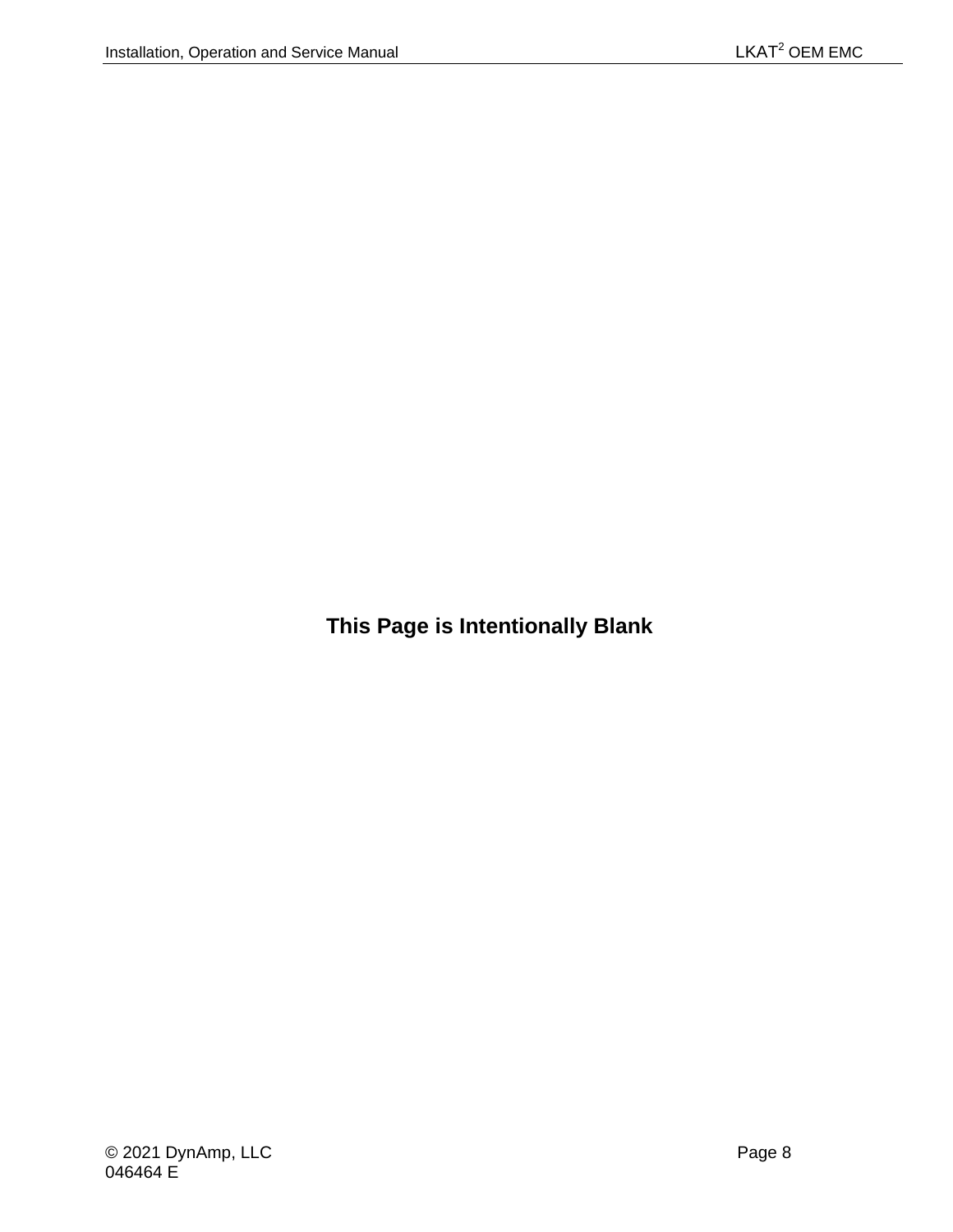# <span id="page-22-0"></span>**3. SPECIFICATIONS**

### <span id="page-22-1"></span>**Table 3.1 LKAT2 OEM EMC System Specifications (subject to change without notice) MAIN ANALOG SIGNAL OUTPUT**

| www.communication.com                             |                                                                                                                                                                   |  |  |
|---------------------------------------------------|-------------------------------------------------------------------------------------------------------------------------------------------------------------------|--|--|
| Main Output Full-Scale Measuring Range            | ±5kA to ±150kA (Contact factory for full-scale<br>measuring ranges > 100kA)                                                                                       |  |  |
| Signal Output Type (configurable)                 | Zero kA<br>± Full-scale kA                                                                                                                                        |  |  |
| mA output max. burden: 10V                        | 0 <sub>m</sub> A<br>$±20mA$ max.                                                                                                                                  |  |  |
| mA output max. loop/load resistance: $500\Omega$  | 4mA<br>$+20$ & $-12mA$                                                                                                                                            |  |  |
| V output min. load resistance : $100k\Omega$      | 0V<br>±1V                                                                                                                                                         |  |  |
|                                                   | 0.2V<br>$-0.6V$ to $+1V$                                                                                                                                          |  |  |
|                                                   | 0V<br>±10V                                                                                                                                                        |  |  |
|                                                   | 2V<br>$-6V$ to $+10V$                                                                                                                                             |  |  |
| Signal Output Calibration Accuracy *              | ±0.25% full-scale                                                                                                                                                 |  |  |
| Linearity Error *                                 | ±0.1% of full-scale                                                                                                                                               |  |  |
| Repeatability Error Limits *                      | ±0.1% of full-scale                                                                                                                                               |  |  |
| <b>EMC immunity influence</b>                     | <- 0% FS to +0.25% FS (typical);                                                                                                                                  |  |  |
|                                                   | $-0\%$ FS to < $+3.6\%$ FS (maximum)                                                                                                                              |  |  |
| Response Time (t <sub>d</sub> ) *                 | $\leq 100 \,\mu s$                                                                                                                                                |  |  |
| di/dt Accurately Followed *                       | 500 A/µs                                                                                                                                                          |  |  |
| Frequency Response *                              | Switch selectable low-pass filter :                                                                                                                               |  |  |
|                                                   | No filter / 330hz / 660hz                                                                                                                                         |  |  |
|                                                   | (refer to Figure 3.1 for additional info.)                                                                                                                        |  |  |
| <b>Temperature Sensitivity</b>                    | ±50ppm/°C or better                                                                                                                                               |  |  |
| <b>Mains Voltage Sensitivity</b>                  | ±0.001%/V                                                                                                                                                         |  |  |
| $±$ 1Hz                                           | * At DynAmp reference conditions: Ambient 25°C ± 2°C (77°F ± 4°F) / Mains 120/240V AC RMS, 60Hz                                                                   |  |  |
| <b>MAIN STATUS INDICATORS</b>                     |                                                                                                                                                                   |  |  |
| <b>Accuracy Diagnostics</b>                       | Indicates LKAT <sup>2</sup> System proper operation or<br>operational problem                                                                                     |  |  |
| <b>Accuracy Diagnostics Status LEDs</b>           | Green LED indicates proper operation                                                                                                                              |  |  |
|                                                   | Red LED indicates operational problem                                                                                                                             |  |  |
| <b>Accuracy Diagnostics Status Relay Function</b> | Relay coil de-energizes when operational problem<br>detected or mains power lost.                                                                                 |  |  |
| Over / Reverse Current Trip Setpoint Qty. (1)     | Factory/field configurable to trip on either<br>over<br>current (+5%+100% of full-scale) or reverse<br>current (-5%-100% of full-scale).<br>Setpoint accuracy ±2% |  |  |
| Over / Reverse Current Status LEDs                | Green indicates operation OK - No Trip<br>Red indicates measured current exceeds Trip<br>Setpoint                                                                 |  |  |
| Over / Reverse Current Status Relay               | Relay coil de-energizes when measured current<br>exceeds Trip Setpoint or mains power lost.                                                                       |  |  |
| All Relay Function                                | Form C: Normally Open and Normally Closed<br>Contacts (non-latching)                                                                                              |  |  |
| All Relay Contact Ratings                         | 120/250 VAC: 8A<br>30 VDC: 8A<br>Relay response time 10mS typical                                                                                                 |  |  |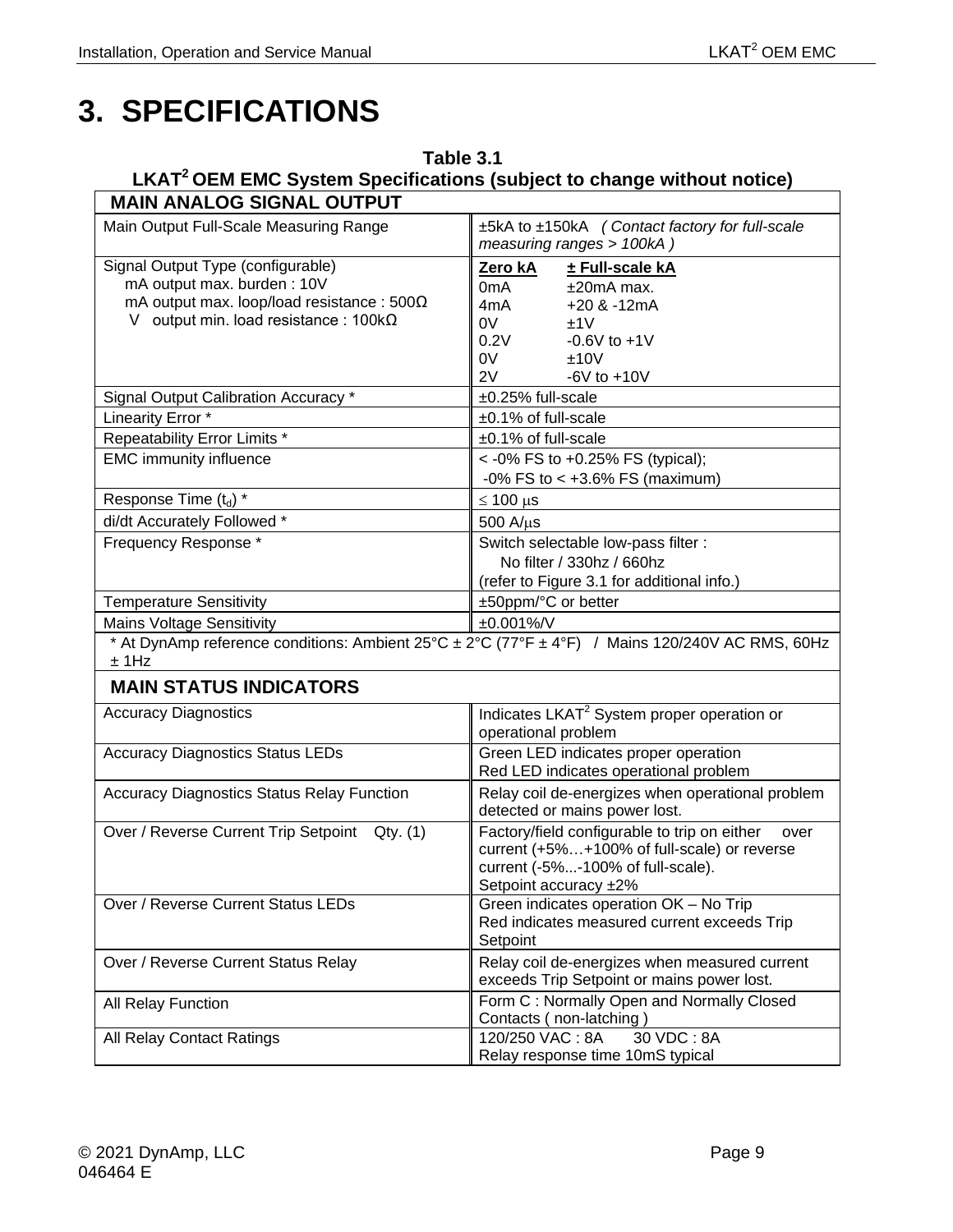## **Table 3.1**

# LKAT<sup>2</sup> OEM EMC System Specifications (subject to change without notice), continued

| <b>OPTIONAL PROTECTION EXTENSIONS ( PE )</b>                                                        |                                                                                                                                |  |  |
|-----------------------------------------------------------------------------------------------------|--------------------------------------------------------------------------------------------------------------------------------|--|--|
| PE Full Scale Measuring Range (scaled<br>independently and isolated from main output)               | ±5kA to ±200kA (Contact factory for full-scale<br>measuring ranges > 100kA)                                                    |  |  |
| PE analog output configuration and performance<br>specifications                                    | Same as Main output above with all configuration<br>and scaling independent from main output                                   |  |  |
| PE Over / Reverse Current Trip Setpoints - Qty. (2) -<br>Field configurable                         | Function and specification same as Main Over /<br>Reverse above with independent LEDs,<br>configurations, scalings and outputs |  |  |
| <b>OPTIONAL DISPLAY</b>                                                                             |                                                                                                                                |  |  |
| Digital Display of Bus Current in kA units                                                          | 3 1/2 Digit Green LCD ±2% Full-scale                                                                                           |  |  |
| Displayed Value (configurable)                                                                      | DC or True RMS                                                                                                                 |  |  |
| NOTE: Optional display reduces maximum ambient temperature of Metering Unit to 50°C                 |                                                                                                                                |  |  |
| <b>GENERAL</b>                                                                                      |                                                                                                                                |  |  |
| Input Power (any voltage within the specified range can<br>be connected without any wiring changes) | 100-240Vac, 120-264 Vdc, 50-60Hz                                                                                               |  |  |
| Burden on Mains (max)                                                                               | 30 VA                                                                                                                          |  |  |
| Working Voltage: Signal Output to Metering Unit<br>Low Voltage Circuit                              | 450Vrms                                                                                                                        |  |  |
| Working Voltage: Bus to Metering Unit Low Voltage<br>Circuit                                        | 1500Vdc                                                                                                                        |  |  |
| Working Voltage: Mains Supply to Metering Unit<br>Low Voltage Circuit                               | 264Vrms                                                                                                                        |  |  |
| Working Voltage: Mains Supply to chassis                                                            | 264Vrms                                                                                                                        |  |  |
| Working Voltage: Output to chassis                                                                  | 450Vrms                                                                                                                        |  |  |
| Isolation: Measuring Head surface to signal outputs                                                 | 6000Vrms for 1 minute                                                                                                          |  |  |
| Isolation : Mains supply to signal outputs                                                          | 1000Vrms for 1 minute                                                                                                          |  |  |
| Isolation: Mains or signal output to chassis                                                        | 2000Vrms for 1minute                                                                                                           |  |  |
| <b>Installation Category</b>                                                                        | $\mathsf{I}$                                                                                                                   |  |  |
| <b>Pollution Degree</b>                                                                             | $\overline{2}$                                                                                                                 |  |  |
| <b>ENVIRONMENTAL</b>                                                                                |                                                                                                                                |  |  |
| Operating Ambient Temperature Range of Metering<br>Unit Location                                    | $-10^{\circ}$ C to 60 $^{\circ}$ C<br>(14°F to 140°F)                                                                          |  |  |
| Operating Ambient Temperature Range of<br><b>Measuring Head</b>                                     | -20°C to 80°C<br>(-4°F to 176°F)                                                                                               |  |  |
| Environmental rating: Measuring Head and cable<br>connection at Measuring Head                      | IP65                                                                                                                           |  |  |
| Environmental rating: Metering Unit and cable<br>connection at Metering Unit                        | <b>IP10</b>                                                                                                                    |  |  |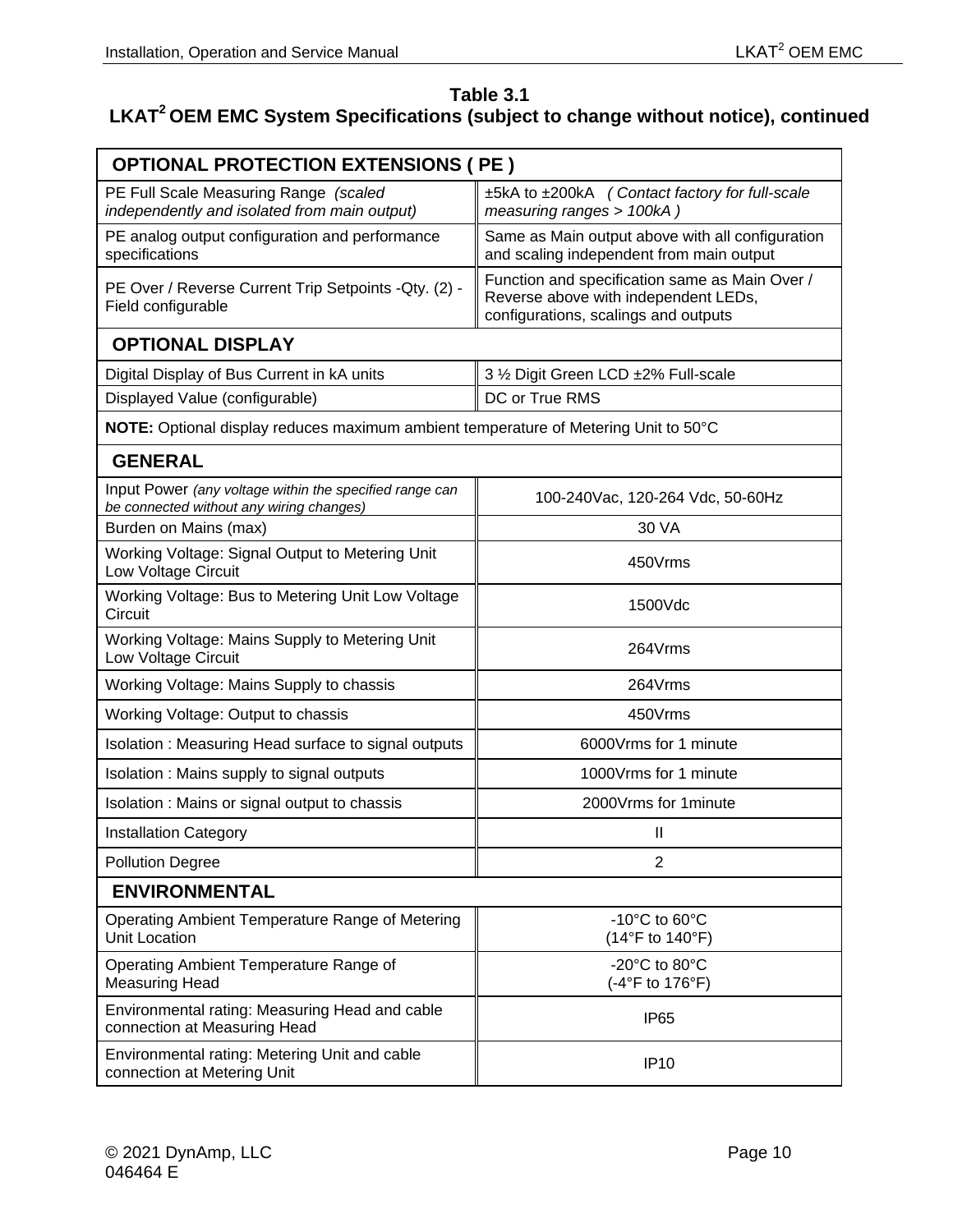## **Table 3.1**

## **LKAT2 OEM EMC System Specifications (subject to change without notice), continued**

| <b>PHYSICAL</b>                                                                                                         |                                                 |
|-------------------------------------------------------------------------------------------------------------------------|-------------------------------------------------|
| Measuring Head Weight                                                                                                   | Typically 1 to 6 kg (3 to 13lbs.)               |
| Metering Unit Weight (Typical)                                                                                          | Typically 3kg (7lbs.)                           |
| Standard Length Measuring Head Connection<br>Cables (2) Optional custom lengths may be<br>available up to 50m (164 ft.) | 10 $m(33 ft.)$<br>Cable fixed to Measuring Head |
| Standard Length Signal Output Cable (1)<br>Optional custom lengths are available                                        | Not supplied with OEM EMC System                |
| Standard Length Power Input Cable (1)<br>Custom lengths are available                                                   | Not supplied with OEM EMC System                |

**Figure 3.1 LKAT2 Frequency Response**

## **Normalized LKAT Bandwidth**

<span id="page-24-0"></span>

| Normalized Frequency f/fc; $fc = 112.4 \times 10^6 (A/s)/IF S(A)$ |  |
|-------------------------------------------------------------------|--|
|-------------------------------------------------------------------|--|

| F.S. Bus Current (kA)  | $5$ to $50$ | 60   | 70   | 80   | 90   | 10 <sub>C</sub> |
|------------------------|-------------|------|------|------|------|-----------------|
| Corner Frequency (kHz) | 2.248       | .873 | .606 | .405 | .249 |                 |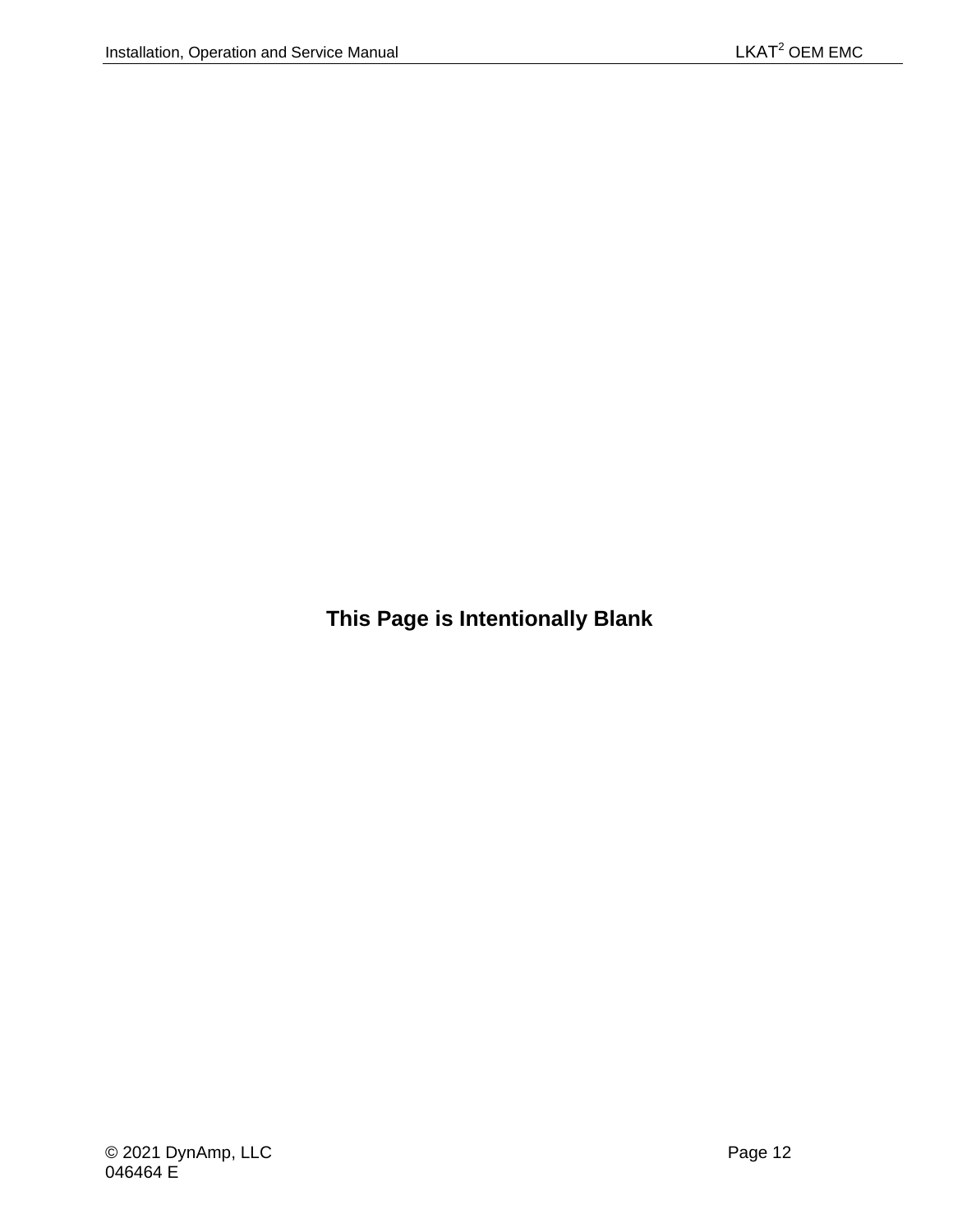# <span id="page-26-0"></span>**4. INSTALLATION**

## <span id="page-26-1"></span>**4.1 HANDLING PRECAUTIONS**

 $LKAT<sup>2</sup>$  Systems should be handled with the same care as any precision measuring instrument. Severe jolts or bumps to the Measuring Head or Metering Unit may cause movement of internal parts, and possibly a malfunction. **Personnel involved in the installation should be familiar with the technical terms, warnings, and instructions in this manual, and all plant safety rules, and be able to follow these regulations.**

The complete system should be inspected for shipping damage at the earliest opportunity. Visible damage must be reported to the carrier immediately. Concealed damage (not evident until the system is operated) must be reported to DynAmp, LLC immediately.

# <span id="page-26-2"></span>**4.2 INSTALLATION CONSIDERATIONS**

Read the following before mounting the Measuring Head:

- 1. The Measuring Head is designed to be installed on high voltage bus bars. All interconnection cables must be safely routed away from bus bars and high voltages. Do not allow any interconnection cable to contact bus bars or high voltages. Ignoring the installation precautions and warnings can result in severe personal injury or equipment damage.
- 2. Always follow all local and plant safety procedures when the unit is to be installed on a live bus.
- 3. Choose a mounting location for the Measuring Head where the ambient air temperature does not exceed the specified temperature limits. The LKAT<sup>2</sup> Measuring Head may be located indoors or outdoors, but should be kept away from extreme heat and solvents. Measuring Head installations in direct sunlight are not recommended, as excessive temperature rise could result in measurement error or damage to the Measuring Head enclosure. If the Measuring Head is to be installed in an especially harsh environment, please contact the factory to discuss special requirements.
- 4. No part of the Measuring Head or Metering Unit should be submerged under water.
- 5. The Measuring Head must be installed with proper polarity. An arrow indicates the direction that conventional bus current must flow through the aperture (+) to (-). No damage will occur if the Measuring Head is reversed, but the system output will indicate current flow in the reverse direction.
- 6. Measuring Heads are shipped in matched halves. Make sure that the same serial number is present on both halves of the Measuring Head and the Metering Unit. The two Measuring Head halves should mate squarely and evenly without forcing or twisting.
- 7. The Measuring Head is not grounded; however, the Measuring Head cables should be disconnected from the Metering Unit prior to installation or maintenance to minimize the possibility of electrical shock.
- 8. Measuring Heads are shipped with mounting hardware. The mounting screws may require adjustment for appropriate position and holding force on the bus. Refer to Outline & Mounting  $-$  LKAT<sup>2</sup> Measuring Head drawing.

Whenever possible, the Measuring Head should be installed on the longest straight run of the bus that is available in an area free of other bus structures. The status accuracy diagnostics LEDs and relay contacts indicate proper operation in a given Measuring Head location.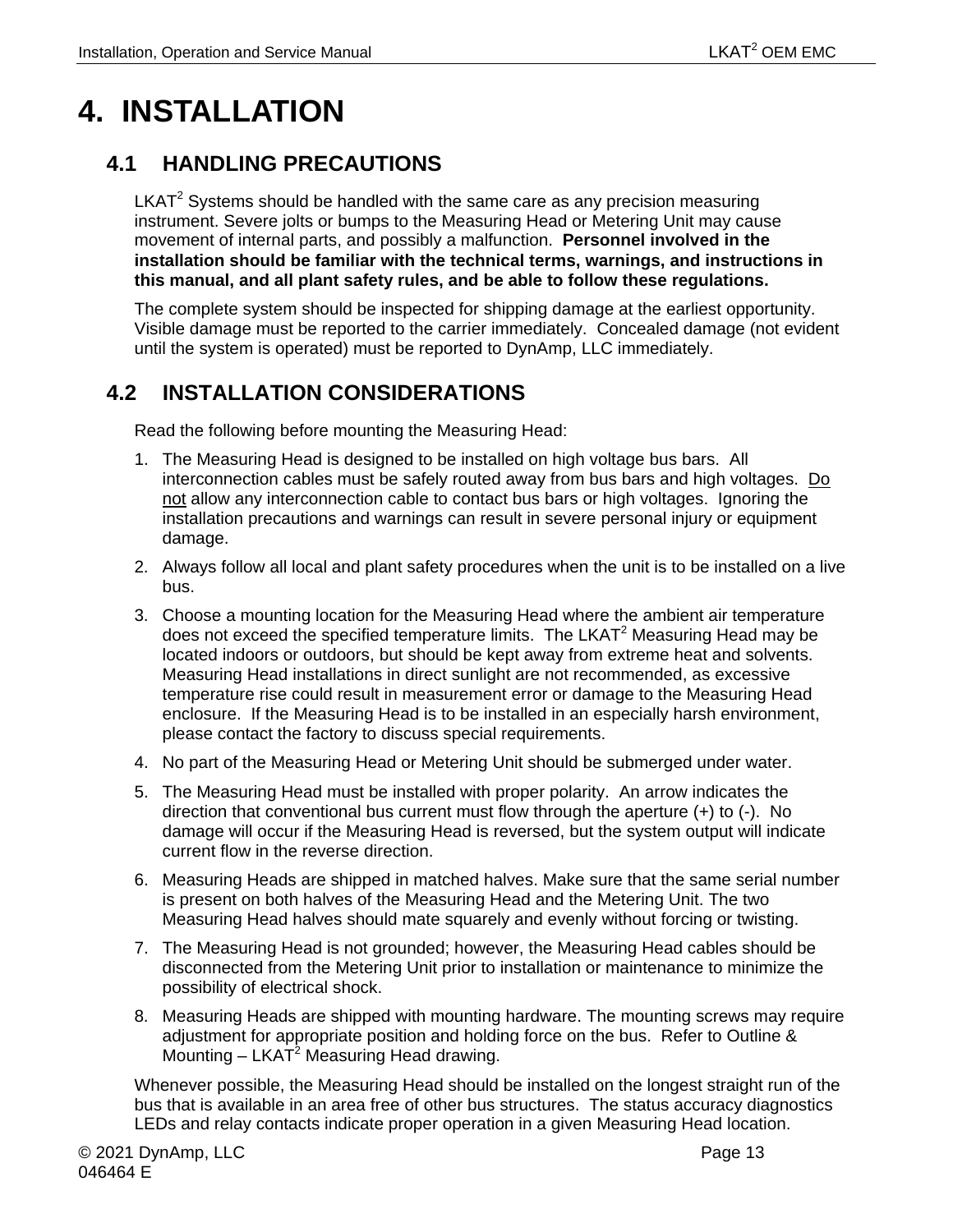# <span id="page-27-0"></span>**4.3 OFF-BUS FUNCTIONAL CHECK (OPTIONAL)**

After unpacking the LKAT<sup>2</sup> System (but prior to installation), the following functional check of the system is recommended:

- 1. Locate a convenient temporary power source for the LKAT<sup>2</sup> System. This may or may not be in the location where the system will be installed. The power source must be in the range 85 to 264Vac @ 47 to 440Hz, or 110 to 264Vdc for standard AC/DC input power, or +24Vdc for Special Order +24Vdc input power. The system draws a maximum of 30 voltamperes.
- 2. Refer to the drawing "Wiring Diagram, LKAT<sup>2</sup> System" included at the end of this manual. Attach a suitable connector to the unterminated end of the input power cable assembly for connection to the power source to be used for this check.
- 3. Connect the Measuring Head cables A & B to the Metering Unit.
- 4. Connect the power input cable assembly to the Metering Unit and energize the unit.
- 5. Observe the LEDs on the Main pc board assembly. If the LEDs light green, the system is functioning properly. If LED (Accuracy Diagnostics "AD") lights red, skip to "Troubleshooting an Accuracy Diagnostics Fault Indication" in the "Theory of Operation" section of this manual. If LED (Trip 1) lights red, make measurements and complete the form "LKAT<sup>2</sup> Diagnostic Measurements Form  $-$  Zero Primary Current" and contact the factory.

Refer to Form  $1 - LKAT^2$  Diagnostic Measurements Form - Zero Primary Current. Allow the system one hour to stabilize prior to making measurements. Make measurements and record data shown on the form. File the completed test form for future reference. It is OK to make these measurements away from location where the LKAT<sup>2</sup> System will be installed, but this should be noted on the form.

## <span id="page-27-1"></span>**4.4 MEASURING HEAD INSTALLATION**

The Measuring Head halves are mated together around the bus. The Measuring Head is comprised of two "L" shaped halves. Each half is identified with a serial number which must match followed by an "A" or "B". One interconnection cable exits from each corner box on each half. The two halves are held together by four locking screws which are installed after the Measuring Head is securely positioned around the bus bar.

When the Measuring Head is installed on a running ("horizontal") bus, the Measuring Head interconnection cable assemblies should exit the corner enclosures on bottom side of the bus bar. This reduces chances of ingress by pollutants and minimizes heating of the Measuring Head electronics by the bus.

For rising ("vertical") busses, the Measuring Head interconnection cables may be located on any side of the bus, depending on mechanical and thermal considerations. Avoid mounting elbows with cable assemblies above vertical bus. The Measuring Head should be mounted on the bus bar so conventional  $(+)$  to  $(.)$  current flows in the direction of the arrow on the Measuring Head.

The following tools and materials may be required for installation:

| 3/16" hex wrench (included with Measuring Head)                    |  |  |  |
|--------------------------------------------------------------------|--|--|--|
| Drill, drill bits, mounting hardware, screwdrivers, wrenches, etc. |  |  |  |
| Cable puller, cable ties, ladder, etc.                             |  |  |  |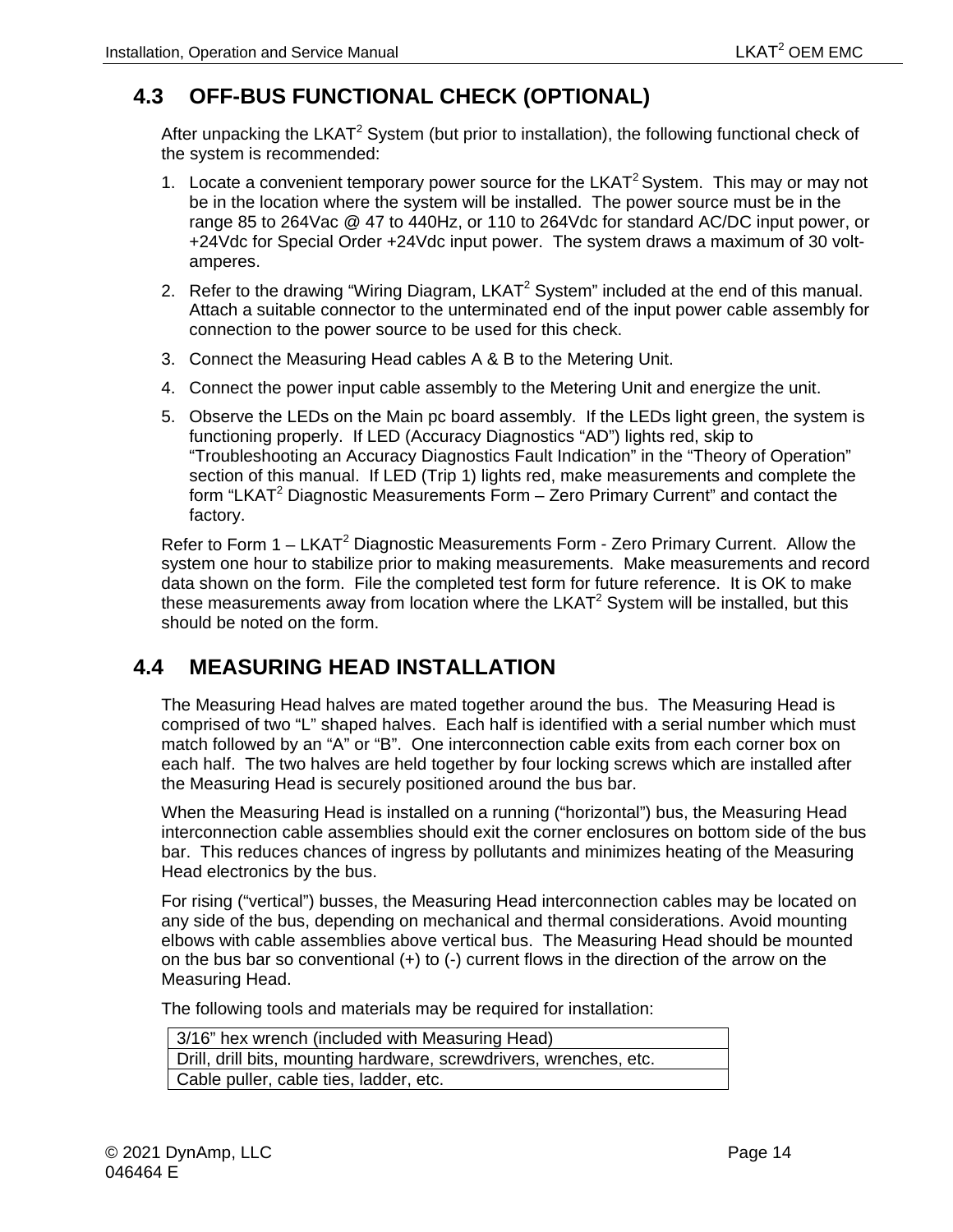

<span id="page-28-0"></span>Refer to drawings "Outline and Mounting LKAT<sup>2</sup> Measuring Head" and "LKAT<sup>2</sup> Head Mounting Methods & Reference Dimensions" at the end of this manual.

For Measuring Heads with "P" dimension **greater than 90mm**, the following steps are recommended sequence for installing the Measuring Head:

- 1. Determine the position where the Measuring Head will be installed. Bus bar(s) should be free from grease and dust for the best adhesion of the LKAT<sup>2</sup> 90° fiberglass mounting angles to the bus bar(s).
- 2. Connect the head cable assemblies to the Metering Unit.
- 3. Remove the backing from the adhesive foam strips on the fiberglass mounting angles. Position the mounting angles in position on the corners of the bus bar in the desired location.
- 4. Position the two "L-shaped" Measuring Head halves around the bus and the mounting angles, (if used). Mate the two halves, pressing them together until the tubes bottom out on the elbows.
- 5. Install the four locking screws on the outside of the square tubes adjacent to the place where the Measuring Head halves split apart. Do not over tighten the locking screws. Refer to Outline & Mounting  $-$  LKAT<sup>2</sup> Measuring Head drawing.
- 6. Tighten the bus mounting screws a few turns at a time in a circular pattern around the aperture of the Measuring Head, on the front side, then on back side of the Measuring Head. For most applications, the Measuring Head should be centered on the bus bar. The bus mounting screws should press against the foam tape on the mounting angle surface on the outside of the bus bar. Refer to Outline & Mounting  $- LKAT<sup>2</sup>$  Measuring Head drawing. Do not overtighten bus mounting screws.
- 7. Route the Measuring Head interconnection cables away from the bus and other high voltages.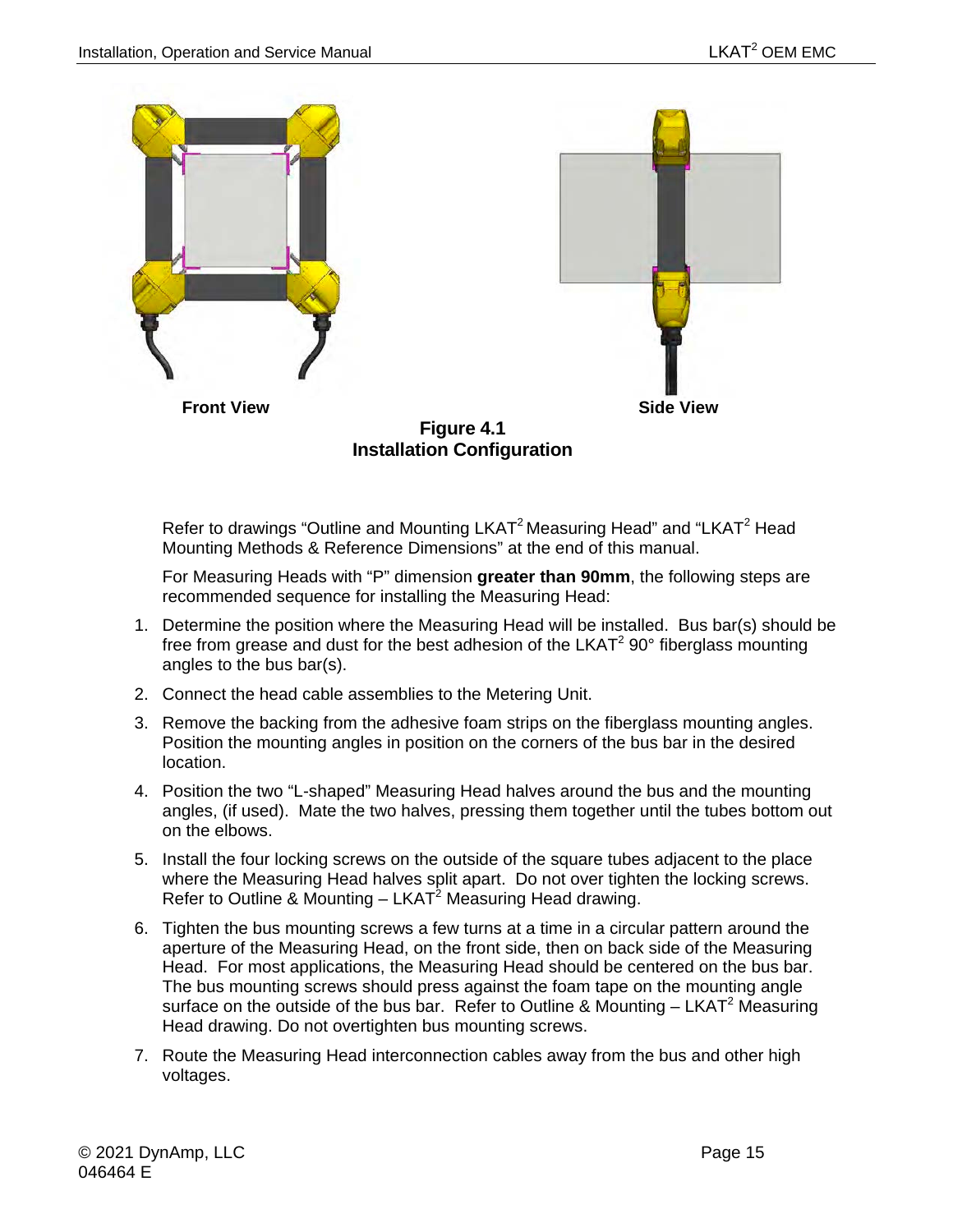For Measuring Heads with "P" dimension of **60mm and/or 90mm**, the following steps are recommended sequence for installing the Measuring Head:

- 1. Determine the position where the Measuring Head will be installed. Bus bar(s) should be free from grease and dust.
- 2. Install mounting screws in each of the threaded inserts in the Measuring Head (2 places per elbow). Turn screws clockwise such that about ½" (12.7mm) of the screw protrudes inside the elbow aperture.
- 3. Install one PEEK plastic cap nut on each mounting screw. (8 places total).
- 4. Position the two "L-shaped" Measuring Head halves around the bus. Mate the two halves pressing them together until the tubes bottom out on the elbows.
- 5. Install the four locking screws on the outside of the square tubes adjacent to the place where the Measuring Head halves split apart. Do not over tighten the locking screws. Refer to "Outline & Mounting - LKAT<sup>2</sup> Measuring Head" drawing.
- 6. Tighten the bus mounting screws a few turns at a time in a circular pattern around the aperture of the Measuring Head, on the front side, then on back side of the Measuring Head. For most applications, the Measuring Head should be centered on the bus bar. The PEEK cap nuts should press against the outside of the bus bar. Do not overtighten bus mounting screws.
- 7. Route the Measuring Head interconnection cables away from the bus and other high voltages.

## <span id="page-29-0"></span>**4.5 METERING UNIT INSTALLATION**

The location of the Metering Unit should be determined by the following factors:

- 1. Ambient air temperature must stay in the specified range at all times.
- 2. The location should not be exposed to direct sunlight.
- 3. The location should be within reach of the Measuring Head cables supplied with the system. Standard Measuring Head cable length is 33 feet (10 meters). Extra-long Measuring Head cables may also be ordered for special applications.
- 4. Route interconnection cables away from bus and other high voltages.

Refer to Metering Unit Outline & Mounting drawing at the end of this manual. Anchor the cabinet in the desired location after ensuring adequate cable reach.

- 5. Connect Measuring Head cable assemblies to the Metering Unit.
- 6. Refer to the LKAT<sup>2</sup> OEM EMC System Wiring Diagram. Connection to the input power is made via TB2 mounted on the  $LKAT^2$  OEM EMC panel. Use of 18 AWG (or larger) type SJT (or equivalent) cable for input power wiring.
- 7. The output requires up to 8 conductors for the main pc board assembly and up to 8 conductors for the optional PE PCB assembly. These cables must be connected to the TB3 on the system panel. Use of 20AWG twisted pair cable (4 or 8 pairs) is recommended.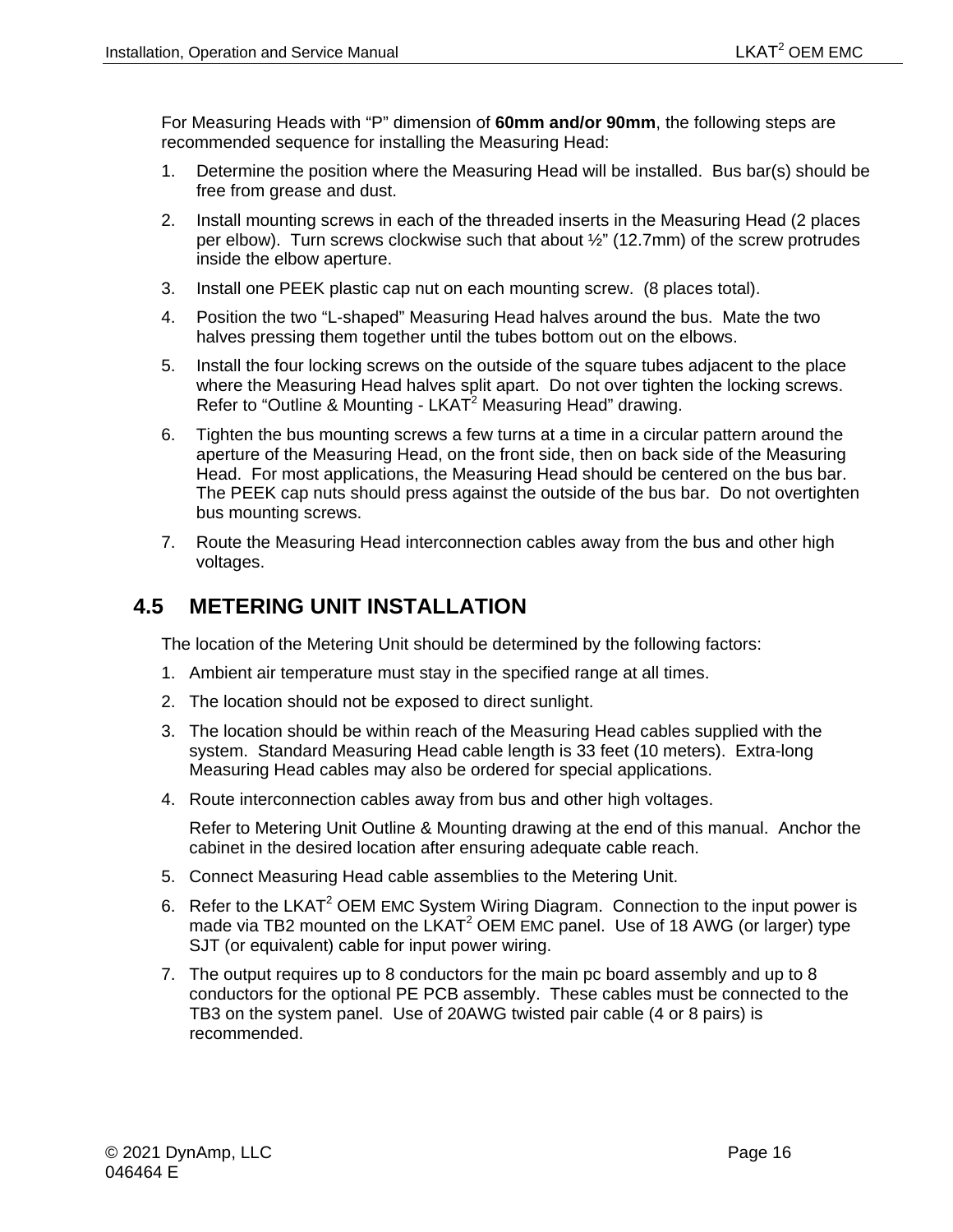# <span id="page-30-0"></span>**4.6 SYSTEM CHECKOUT**

Recheck all wiring connections against the drawings to ensure proper installation. Energize the LKAT<sup>2</sup> System. Confirm that the green status LEDs are illuminated. If accuracy diagnostic LED lights red, skip to "Troubleshooting an Accuracy Diagnostics Fault Indication" in the "Theory of Operation" section of this manual

Energize the rectifier to the desired test current. Calculate the expected Metering Unit output signal magnitude at the test current. The measured Metering Unit output signal magnitude digital display (optional) should be equal to (or very close to) the expected value that was calculated.

If the Digital Display option is included in the Metering Unit, the displayed kA level should also be equal to (or very close to) the expected value that was calculated.

Refer to "Specifications" section of this manual for more information.

Photocopy the appropriate  $LKAT^2$  Diagnostic Measurements Forms. Form 1 is for diagnostic measurements at zero bus current (with the Measuring Head on or off the bus). Form 2 is for diagnostic measurements with the Measuring Head installed on the bus with the bus energized. Follow the directions to measure and record necessary information.

#### **NOTE :**

- These forms are intended to help keep accurate records of  $LKAT^2$  functional tests.
- This information may prove valuable in the event of a malfunction.
- These measurements do not constitute system calibration.
- Space is provided for the recording of three sets of readings.
- Voltages may vary slightly with temperature extremes.
- System performance will typically remain within nominal specifications when measured levels fall within the acceptable limits shown on the forms.
- Levels must be measured and recorded under test conditions shown on the forms.
- The Metering Unit cover must be open during system checkout, as all measurements are made inside the Metering Unit on the Main pc board terminal blocks. The cover should remain firmly closed during normal operation.

**Always** complete these forms in full **before** contacting the factory.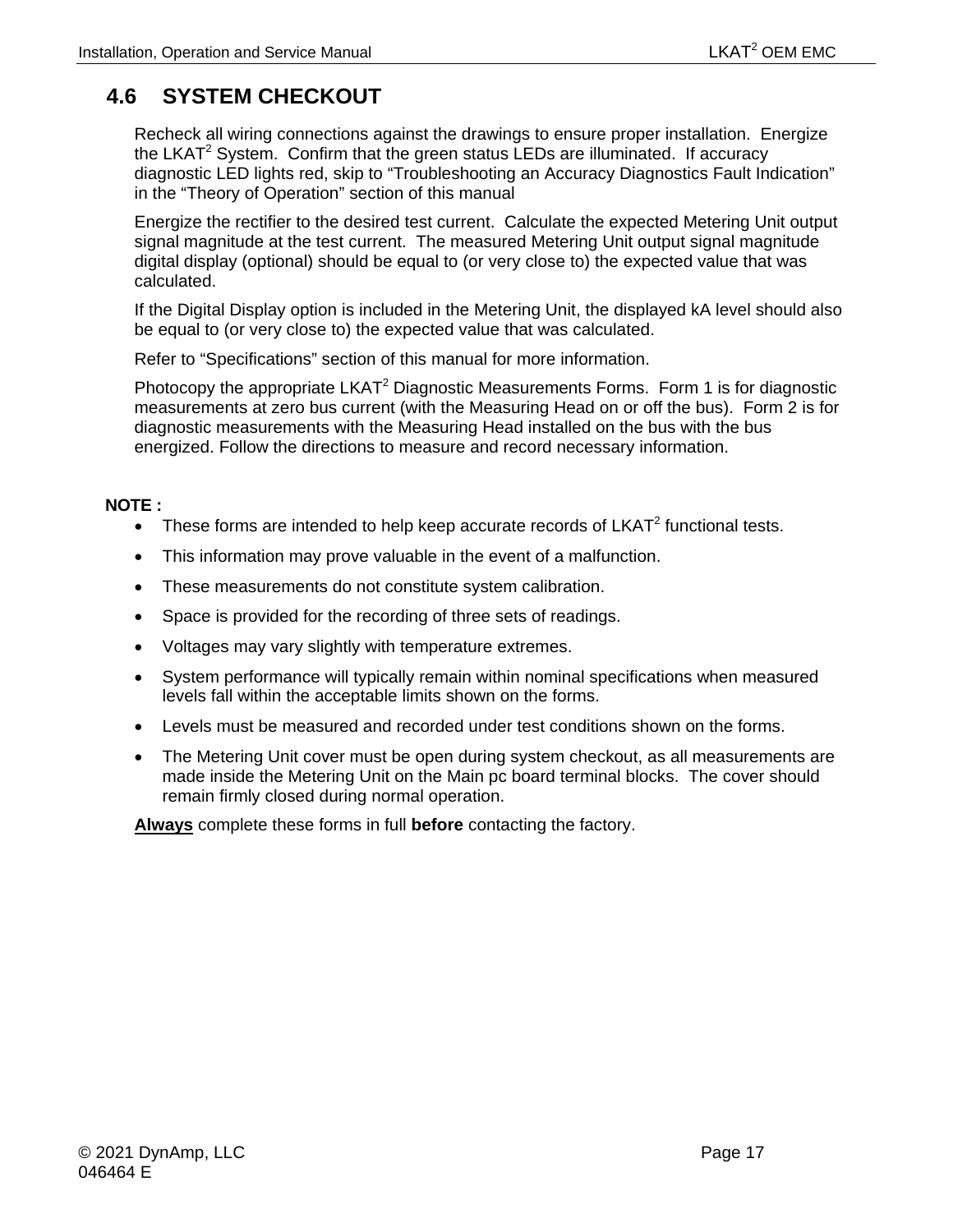#### **Form 1**

## **LKAT2 Diagnostic Measurements Form – Zero Primary Current**

<span id="page-31-0"></span>Instructions:

- 1.) Ensure that the Metering Unit is energized and both Measuring Head halves are mated and connected to the Metering Unit.
- 2.) Ensure that Measuring Head is off bus, or that bus is de-energized.
- 3.) Measure and record the information below (make additional copies of this form as needed).
- 4.) Record Serial Numbers.

#### **TEST CONDITIONS:**

#### **ZERO PRIMARY CURRENT (Measuring Head may or may not be installed on bus); LKAT<sup>2</sup> SYSTEM must be ENERGIZED for AT LEAST ONE HOUR.**

| <b>MEASURE</b>                                       | $(+)$ DMM<br>at | $(-)$ DMM<br>at | <b>ACCEPTABLE</b><br><b>RANGE</b> | <b>DATE</b><br>$\sqrt{ }$ | <b>DATE</b> | <b>DATE</b> |
|------------------------------------------------------|-----------------|-----------------|-----------------------------------|---------------------------|-------------|-------------|
| $+V_{\text{Hall}}$<br>Supply-A                       | P4-1            | P4-3            | $+12V$<br>(±0.5V)                 |                           |             |             |
| $+V_{\text{Hall}}$<br>Supply-A                       | P4-2            | P4-3            | $+12V$<br>$(\pm 0.5V)$            |                           |             |             |
| $+15V$<br>supply                                     | P4-4            | P4-5            | $+15V$<br>$(\pm 0.5V)$            |                           |             |             |
| $-15V$<br>supply                                     | P4-6            | P4-5            | $-15V$<br>$(\pm 0.5V)$            |                           |             |             |
| Input<br>A <sub>1</sub>                              | $P1-1$          | $P1-2$          | 0V<br>$(\pm 5mV)$                 |                           |             |             |
| Input<br>A2                                          | $P1-3$          | $P1-2$          | 0V<br>$(\pm 5mV)$                 |                           |             |             |
| Input<br>B <sub>1</sub>                              | $P2-1$          | P2-2            | 0 <sub>V</sub><br>$(\pm 5mV)$     |                           |             |             |
| Input<br><b>B2</b>                                   | P2-3            | $P2-2$          | 0 <sub>V</sub><br>$(\pm 5mV)$     |                           |             |             |
| Output<br>Current<br>Loop<br>Burden at<br>Full-Scale | P3-1            | P3-2            | 10.2V<br>max                      |                           |             |             |

#### **Serial Numbers :**

Metering Unit

Measuring Head -

A half\_\_\_\_\_\_\_\_\_\_\_\_\_\_ B half\_\_\_\_\_\_\_\_\_\_\_\_\_\_

| $\begin{picture}(160,170) \put(0,0){\line(1,0){100}} \put(10,0){\line(1,0){100}} \put(10,0){\line(1,0){100}} \put(10,0){\line(1,0){100}} \put(10,0){\line(1,0){100}} \put(10,0){\line(1,0){100}} \put(10,0){\line(1,0){100}} \put(10,0){\line(1,0){100}} \put(10,0){\line(1,0){100}} \put(10,0){\line(1,0){100}} \put(10,0){\line(1,0){100$<br>8<br>з<br>2<br>6<br>5 | <b>MAIN PCB</b><br>$\begin{picture}(160,170) \put(0,0){\line(1,0){100}} \put(10,0){\line(1,0){100}} \put(10,0){\line(1,0){100}} \put(10,0){\line(1,0){100}} \put(10,0){\line(1,0){100}} \put(10,0){\line(1,0){100}} \put(10,0){\line(1,0){100}} \put(10,0){\line(1,0){100}} \put(10,0){\line(1,0){100}} \put(10,0){\line(1,0){100}} \put(10,0){\line(1,0){100$<br>ASSY<br>P <sub>2</sub><br>P <sub>1</sub><br>3<br>2<br>6<br>5<br>P <sub>4</sub> |
|----------------------------------------------------------------------------------------------------------------------------------------------------------------------------------------------------------------------------------------------------------------------------------------------------------------------------------------------------------------------|--------------------------------------------------------------------------------------------------------------------------------------------------------------------------------------------------------------------------------------------------------------------------------------------------------------------------------------------------------------------------------------------------------------------------------------------------|
| <b>INPUT &amp; SENSOR</b><br><b>DC POWER</b>                                                                                                                                                                                                                                                                                                                         | <b>INPUT &amp; SENSOR</b><br>6<br><b>DC POWER</b><br>U<br>5<br>◎<br>O<br>C POWER<br>INPUTS<br>$\overline{4}$<br>3<br>ON OPTIONAL<br>$\overline{2}$<br><b>PE PCB</b>                                                                                                                                                                                                                                                                              |
| <b>OUTPUT</b>                                                                                                                                                                                                                                                                                                                                                        | <b>OUTPUT</b>                                                                                                                                                                                                                                                                                                                                                                                                                                    |
| 8<br>$\overline{2}$<br>5<br>7<br>3<br>6<br>$\Delta$<br>P <sub>3</sub><br>のプの                                                                                                                                                                                                                                                                                         | 8<br>$\mathcal{P}$<br>3<br>5<br>6<br>Δ<br>P <sub>9</sub><br>@Q                                                                                                                                                                                                                                                                                                                                                                                   |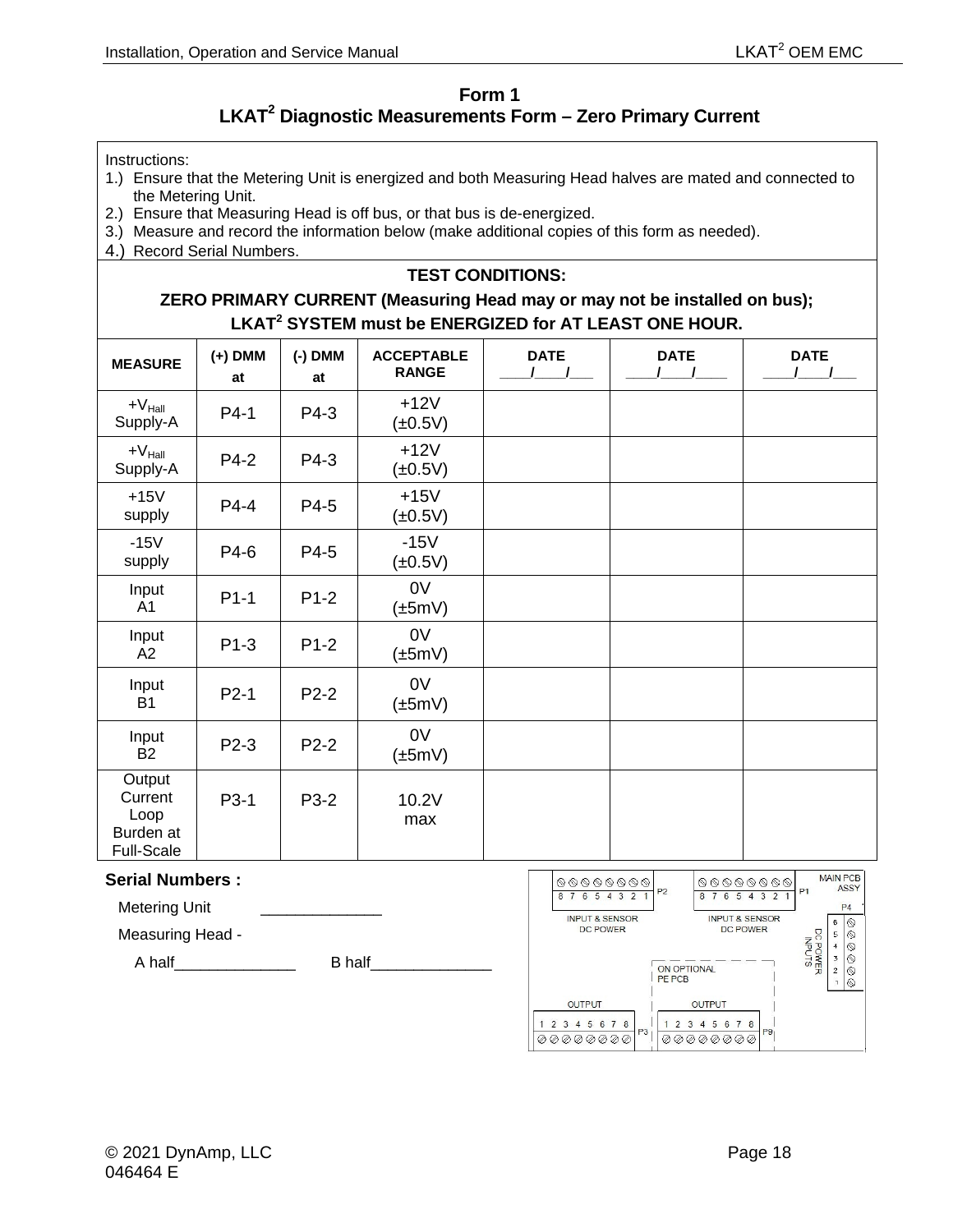### **Form 2**

## **LKAT2 Diagnostic Measurements Form – Energized Primary Bus**

<span id="page-32-0"></span>Instructions:

- 1.) Ensure that the Metering Unit is energized and both Measuring Head halves are mated and connected to the Metering Unit.
- 2.) Ensure that Measuring Head is on bus and that bus is energized.
- 3.) Measure and record the information below (make additional copies of this form as needed).
- 4.) Record Serial Numbers and Current Loop Burden Resistance (Ohms).

#### **TEST CONDITIONS:**

#### **ENERGIZED PRIMARY BUS;**

#### **LKAT<sup>2</sup> SYSTEM must be ENERGIZED for AT LEAST ONE HOUR.**

| <b>MEASURE</b>                                       | $(+)$ DMM<br>at | $(-)$ DMM<br>at | <b>ACCEPTABLE</b><br><b>RANGE</b>          | <b>DATE</b><br>$\overline{1}$ | <b>DATE</b> | <b>DATE</b><br>$1 \quad 1$ |
|------------------------------------------------------|-----------------|-----------------|--------------------------------------------|-------------------------------|-------------|----------------------------|
| $+V_{\text{Hall}}$<br>Supply-A                       | P4-1            | P4-3            | $+12V$<br>$(\pm 0.5V)$                     |                               |             |                            |
| $+V_{\text{Hall}}$<br>Supply-A                       | P4-2            | P4-3            | $+12V$<br>$(\pm 0.5V)$                     |                               |             |                            |
| $+15V$<br>supply                                     | P4-4            | P4-5            | $+15V$<br>$(\pm 0.5V)$                     |                               |             |                            |
| $-15V$<br>supply                                     | P4-6            | P4-5            | $-15V$<br>$(\pm 0.5V)$                     |                               |             |                            |
| Input<br>A <sub>1</sub>                              | $P1-1$          | $P1-2$          | Within<br>±25mV of<br>Input A2             |                               |             |                            |
| Input<br>A2                                          | $P1-3$          | $P1-2$          | Within<br>±25mV of<br>Input A1             |                               |             |                            |
| Input<br><b>B1</b>                                   | $P2-1$          | $P2-2$          | Within<br>±25mV of<br>Input B <sub>2</sub> |                               |             |                            |
| Input<br><b>B2</b>                                   | $P2-3$          | $P2-2$          | Within<br>±25mV of<br>Input B1             |                               |             |                            |
| Output<br>Current<br>Loop<br>Burden at<br>Full-Scale | P3-1            | P3-2            | 10.2V<br>max                               |                               |             |                            |

#### **Serial Numbers :**

Metering Unit

Measuring Head -

A half\_\_\_\_\_\_\_\_\_\_\_\_\_\_ B half\_\_\_\_\_\_\_\_\_\_\_\_\_\_

Nominal Current Loop Burden Resistance (Ohms) \_\_\_\_\_\_\_\_\_

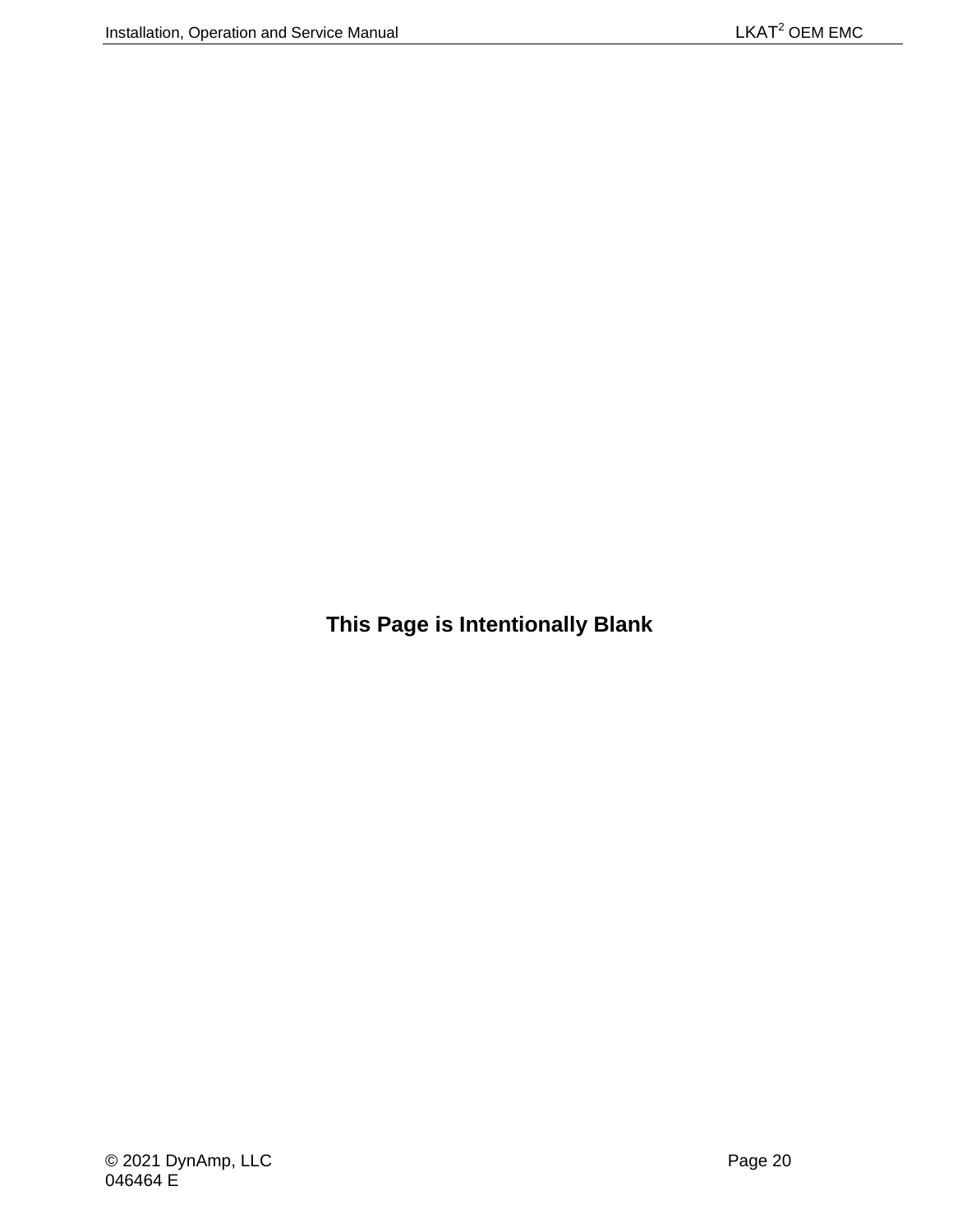# <span id="page-34-0"></span>**5. THEORY OF OPERATION**

# <span id="page-34-1"></span>**5.1 GENERAL**

The LKAT<sup>2</sup> System uses open-loop, open-path (OLOP) technology to convert the magnetic field associated with a current carrying conductor into an isolated milliampere current loop output. This output is scaled to be proportional to the primary conductor current. In addition, a local digital display of the primary bus current (in kiloAmperes) is visible when the optional RMS Display pc board is added to Metering Unit.

Each Measuring Head is a sealed unit and is not designed for repair in the field. However, a working knowledge of the LKAT<sup>2</sup> System theory of operation will help facilitate timely and accurate diagnosis in the event of problems.

# <span id="page-34-2"></span>**5.2 OLOP TECHNOLOGY**

The term "open-loop" means that the magnetic circuit does not generate an opposing magnetic field to null the field produced by the primary conductor inside the Measuring Head. The term "open-path" indicates that the sensor is an air-core design, without magnetic core material.

The LKAT<sup>2</sup> System operation is based on Ampere's Law, which states: "the line integral of B (magnetic flux density) around any closed path is equal to  $\mu_0$  (permeability multiplied by current)". In practical terms, this means that integrating a closed path around a primary conductor will yield a value proportional to the net primary current.

This integration is implemented using a specific array of Hall Effect ICs. The LKAT<sup>2</sup> System effectively minimizes errors typically present in other open-loop sensors: zero drift, thermal drift, position sensitivity, and susceptibility to external magnetic fields. The absence of a magnetic core practically eliminates errors due to saturation, hysteresis, and core set (remanence) commonly associated with ferrite material.

A generalized block diagram of the  $LKAT^2$  System is shown in Figure 5.1.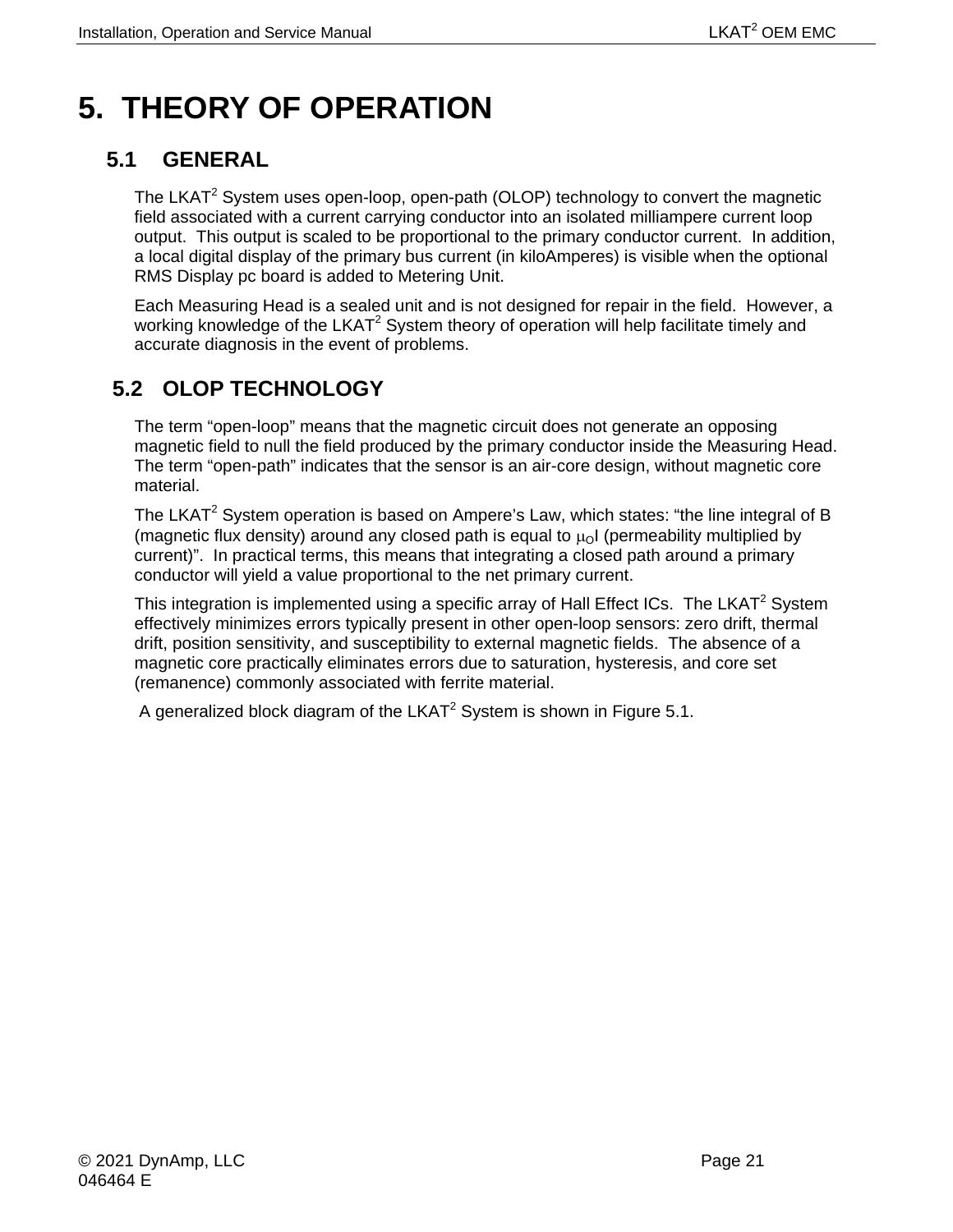

**Figure 5.1 Block Diagram of the LKAT2 System**

## <span id="page-35-1"></span><span id="page-35-0"></span>**5.3 SYSTEM FUNCTIONAL DESCRIPTION**

The flux density associated with the primary current is sensed by arrays of Hall ICs in the Measuring Head. The outputs of these devices are summed and filtered, then transmitted to the Metering Unit where these signals are dc biased and scaled. The Accuracy Diagnostics status LEDs and relay contacts are driven by a signal input that compares the various Hall groups with voltage setpoints. When the Hall group signal exceeds the reference, the green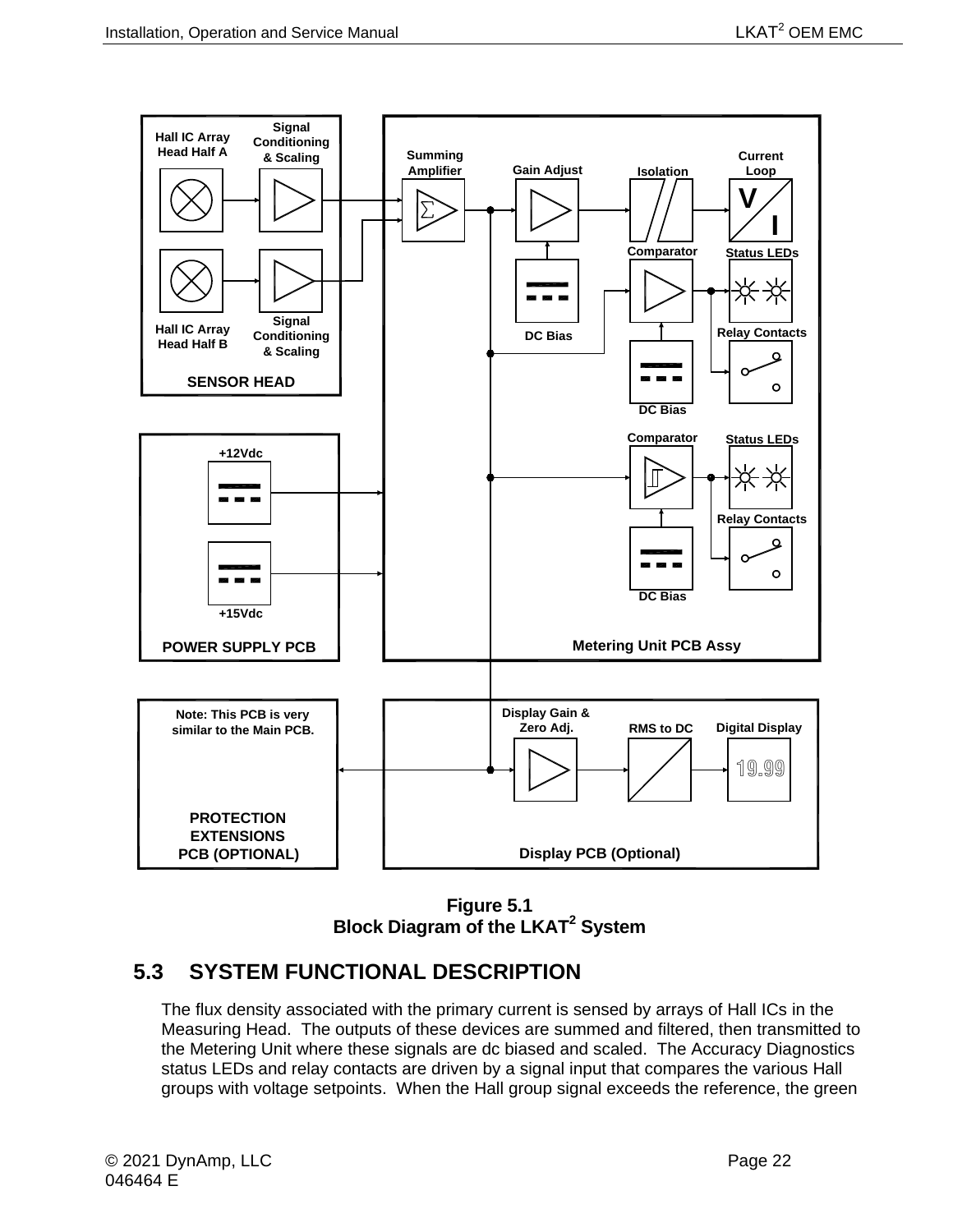LED will go out and the red LED will illuminate. The relay coil will change state under the same conditions. The Trip Setpoint LEDs and relay contacts operate in a similar manner.

Main PCB LED is a RED / GREEN the Accuracy Diagnostics status LED. This LED indicator and Main PCB relay CR2 contacts may be used to monitor the following conditions:

- Measuring Head imbalance
- Power supply failure
- Measuring Head disconnected
- Sensor electronics failure
- Other circuit failures causing loss of measurement accuracy

Occurrence of one or more of the conditions above will change the state of the CR2 relay coil, changing the state of the contacts and changing the LED indication from green to red. Refer to the section "Troubleshooting an Accuracy Diagnostics Fault Indication" in this chapter for more information about determining the cause and eliminating a fault condition.

Refer to section "Failsafe" / "Non-Failsafe" Configuration in this chapter for more information about Alarm Relays.

# <span id="page-36-0"></span>**5.4 LKAT2 METERING UNIT**

Refer to drawings in the back of this manual.

Input power connects to the Power Supply pc board assembly. The power supply pc board includes a non-replaceable slo-blo type fuse, in-rush and overcurrent protection, as well as overvoltage clamping. The power supply provides outputs of ±15Vdc and +12Vdc required by the system electronics. These outputs connect to the Main pc board assembly via a short wire harness.

Connections to the Measuring Head are made via the Main pc board assembly.

## <span id="page-36-1"></span>**5.5 LKAT2 MEASURING HEAD INTERCHANGEABILITY**

DO NOT connect LKAT Classic or LKAT Plus Measuring Heads to a LKAT<sup>2</sup> Metering Unit doing so will damage them.

LKAT<sup>2</sup> Measuring Heads of various sizes will operate properly when connected to the LKAT<sup>2</sup> Metering Unit. However, the LKAT<sup>2</sup> System is *factory calibrated as a system*. As a result, optimal measurement accuracy is achieved when the Metering Unit is connected to the Measuring Head it was calibrated with, and installed on the size bus bar it was designed for.

## <span id="page-36-2"></span>**5.6 TROUBLESHOOTING AN ACCURACY DIAGNOSTICS FAULT INDICATION**

A problem may be detected when the  $LKAT^2$  System is energized with A and B Measuring Head cables connected to the Metering Unit. When the Main PCB AD status LED illuminates RED and / or Main PCB CR2 status relay coil changes state, a possible fault condition has been detected. This is true whether or not the Measuring Head is installed on the bus. The following table is intended to help the user determine and eliminate the cause of the fault.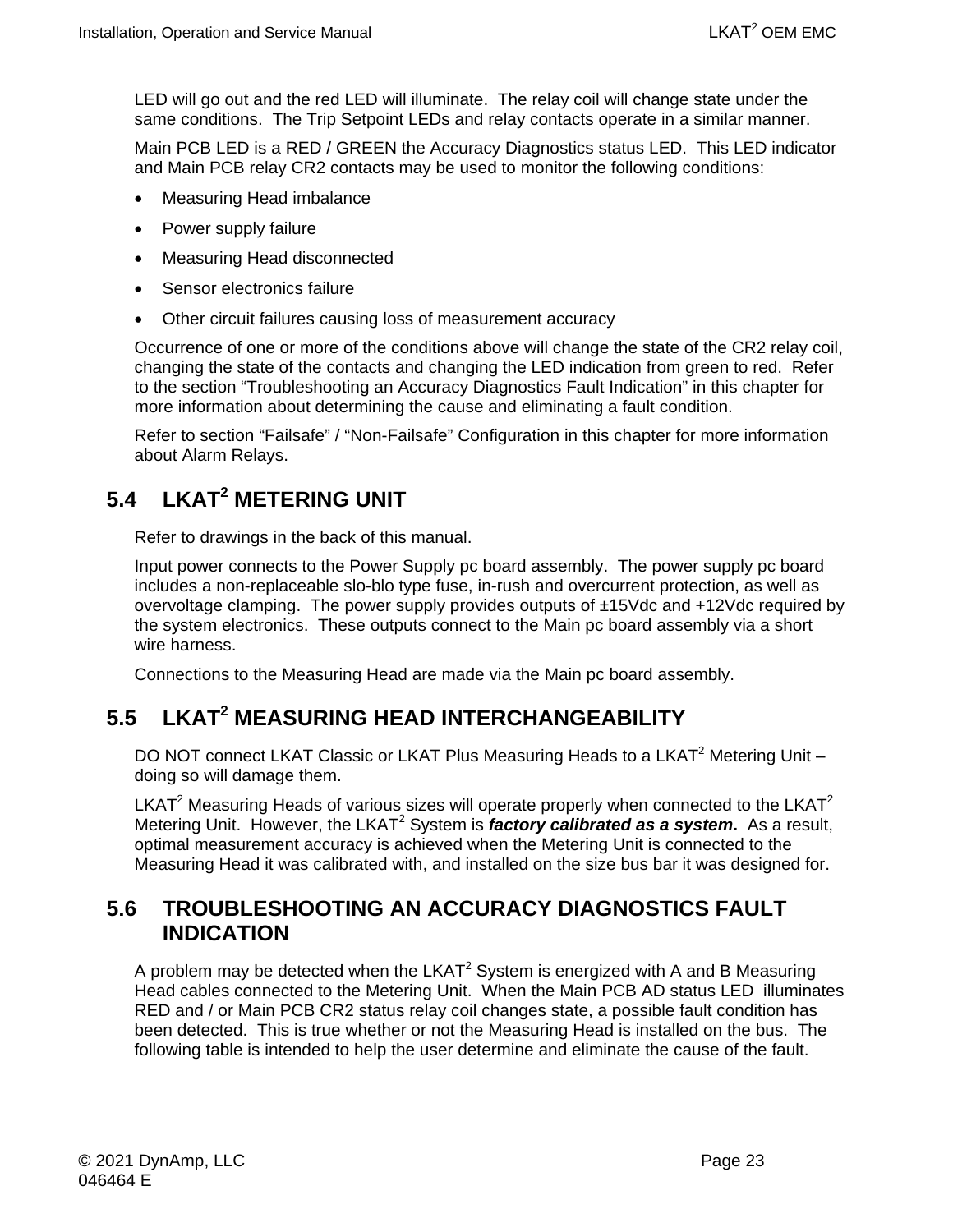<span id="page-37-1"></span>

| Green LED<br>Main | Main<br>Red LED | Contact<br>-3 to P3-5<br>P3-3 | $\overline{6}$<br><b>SUB</b> | OFF<br><b>SUB</b> | Possible problem                             | Action / Check                                                                                                       |  |  |
|-------------------|-----------------|-------------------------------|------------------------------|-------------------|----------------------------------------------|----------------------------------------------------------------------------------------------------------------------|--|--|
| <b>ON</b>         | <b>OFF</b>      | Open                          | X                            | $\sf X$           | System operating<br>properly                 | DC measurements (optional)                                                                                           |  |  |
| <b>OFF</b>        | <b>OFF</b>      | Closed                        | X                            | X                 | No input power                               | Verify input power connection                                                                                        |  |  |
| <b>OFF</b>        | <b>OFF</b>      | Closed                        | X                            | $\sf X$           | DC power supply<br>problem                   | Verify DC power on main PCB                                                                                          |  |  |
| <b>OFF</b>        | <b>ON</b>       | Closed                        | X                            | $\overline{X}$    | <b>Measuring Head</b><br>halves disconnected | Verify Measuring Head interconnections at<br><b>Metering Unit</b>                                                    |  |  |
| <b>OFF</b>        | <b>ON</b>       | Closed                        | X                            |                   | Measuring Head<br>imbalance                  | Adjust position of Measuring Head for<br>green ON, red OFF                                                           |  |  |
| <b>OFF</b>        | <b>ON</b>       | Closed                        | X                            | $\sf X$           | <b>Measuring Head</b><br>malfunction         | Measure head input signals at zero bus<br>current; output should be < 5mVdc;<br>substitute known good Measuring Head |  |  |
| <b>OFF</b>        | ON              | Closed                        | X                            | X                 | Other problem                                | Contact factory                                                                                                      |  |  |

**Table 5.1 Troubleshooting an Accuracy Diagnostics Fault Indication** 

## <span id="page-37-0"></span>**5.7 SYSTEM CALIBRATION OVERVIEW**

DynAmp does not specify exact required intervals of calibration for its products.

The end user of the product is responsible for identifying the appropriate interval between calibrations. The intervals should be determined based on the following factors:

- Requirements of a Quality Management System
- Accuracy and permissible limits of errors
- Purpose and usage
- Experience with similar products
- Manufacturer's recommendations
- Stability of the product
- Past history
- Other characteristics of the product

Reference: "ISO/IEC 17025:2017, General requirements for the competence of testing and calibration laboratories" and Laboratory Accreditation Bureau "Guidance for Documenting and Implementing ISO/IEC 17025:2017 and Laboratory Guidance."

As a guideline, DynAmp recommends a 24-month interval of calibration for all permanently installed products and a 12-month interval of calibration for all products used in portable applications.

Calibration may be performed as:

- Field Calibration (On Process Bus)
- Field Calibration (On Test Bus)
- Factory Calibration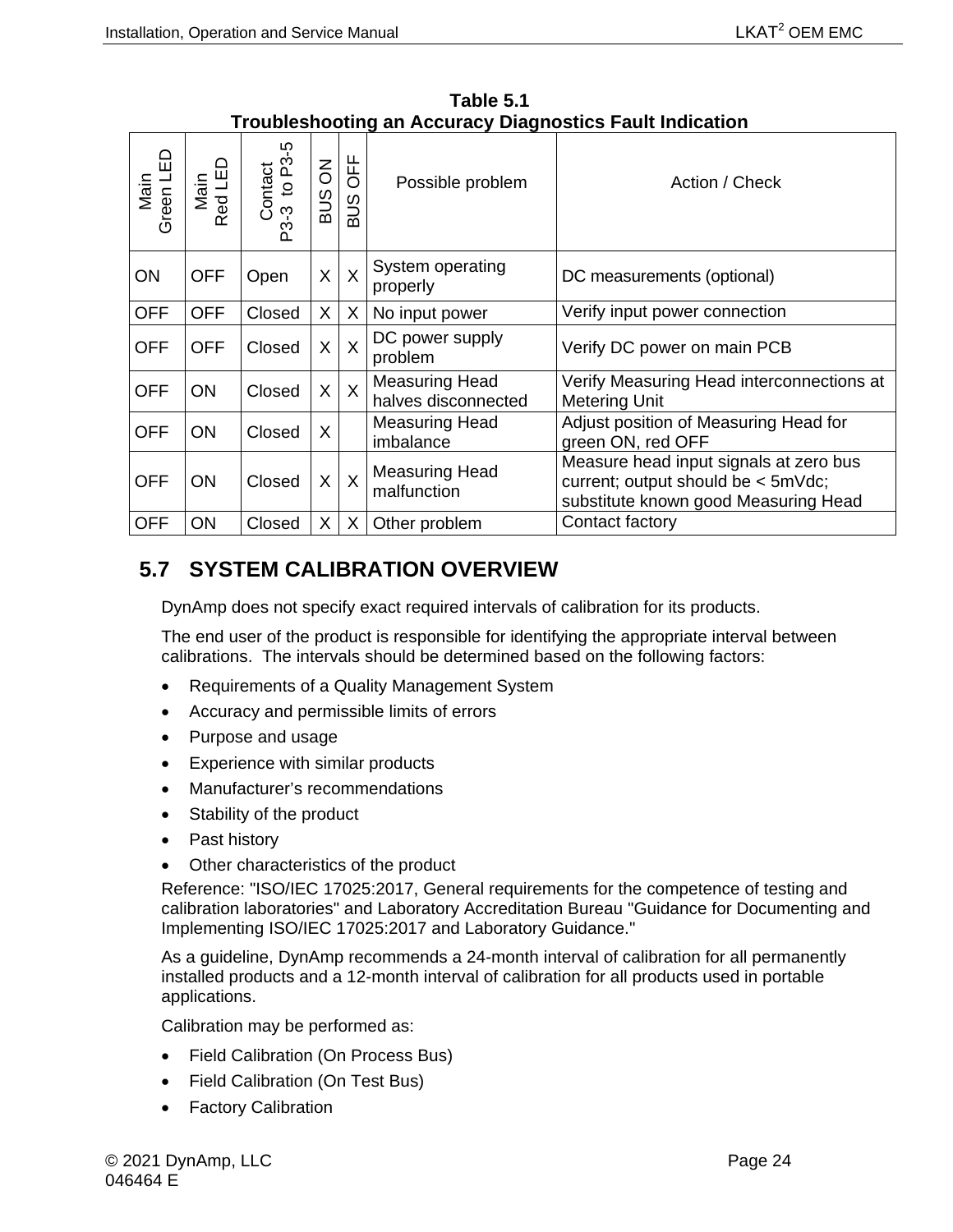### **IMPORTANT NOTE**

DynAmp, LLC assumes no responsibility for the accuracy of  $LKAT<sup>2</sup>$  Systems calibrated by any person other than a DynAmp, LLC Technician.

Generally, system calibration compares the output of the device under test ("DUT") to a reference.

The best calibration method is to return  $LKAT<sup>2</sup>$  Systems to the factory for calibration on a test bus in a very controlled environment with extremely stable and accurately measured current. This requires that the LKAT<sup>2</sup> Measuring Head be removed from process bus. The Measuring Head and associated Metering Unit must be returned together, and should have the same serial number. The signal output and input power cable assemblies do not need to be returned for factory calibration. Specific details of factory calibration are beyond the scope of this manual.

Field calibration is possible using a 0.1% accurate current measurement system, such as the DynAmp LKP, LKCO or Opti-Cal as a reference. Due to significantly larger size and mass, it may be difficult to install a comparably rated LKP Measuring Head on the same bus as the LKAT<sup>2</sup>. An existing LKCO or DynAmp's portable Opti-Cal system is better suited for this purpose.

Field calibration accuracy depends on the stability of the test bus current, the accuracy of the reference current measurement system and ammeters, as well as the linearity of the  $LKAT<sup>2</sup>$ System.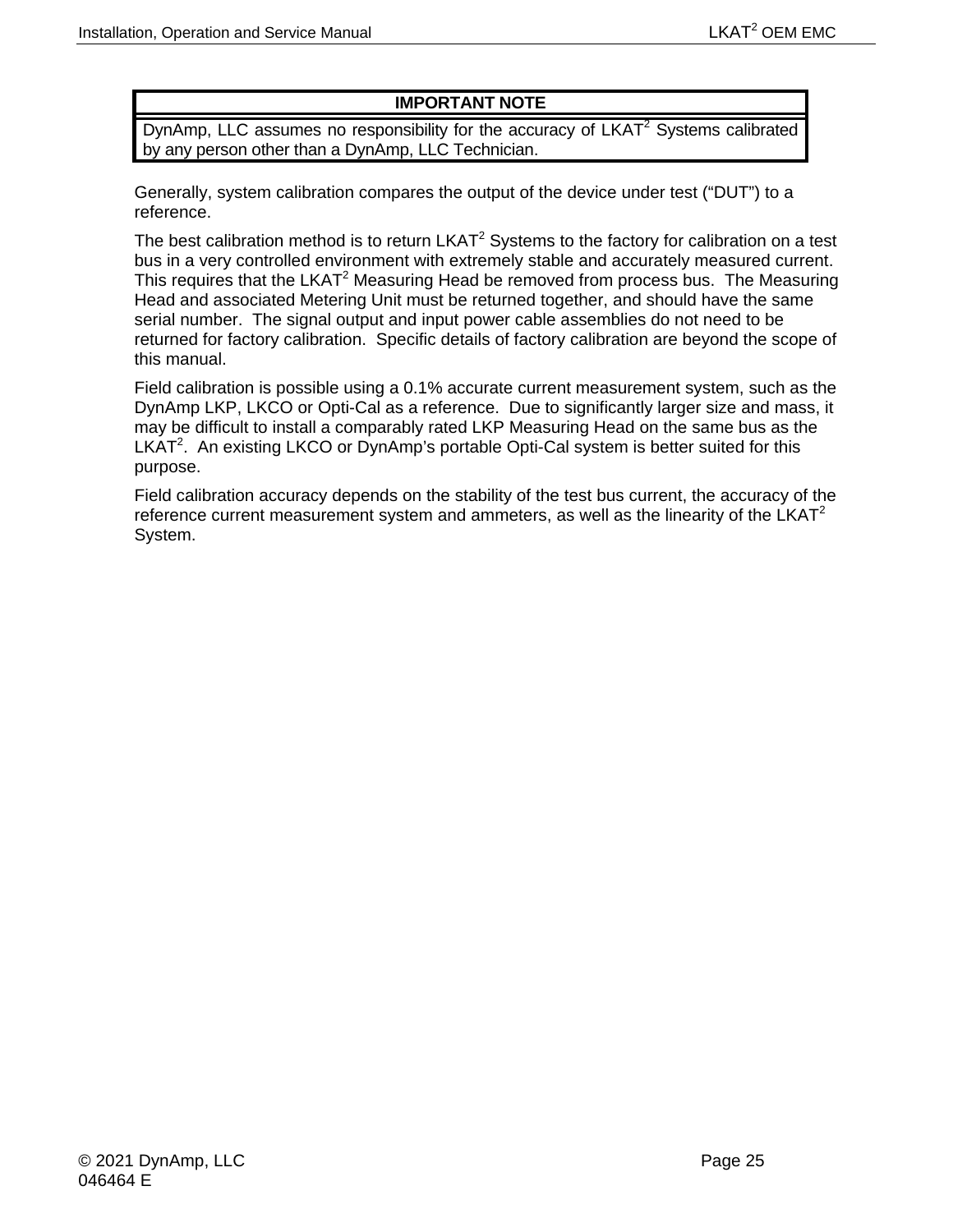# <span id="page-39-0"></span>**5.8 CALIBRATION ADJUSTMENTS**

#### **IMPORTANT NOTE**

To avoid injury and/or electrical shock, personnel performing calibration must review and observe all hazard warnings and safety precautions stated throughout this product manual.

LKAT<sup>2</sup> System calibration adjustments are summarized below.

All Bias and Zero adjustments are made at zero bus current.

All Scaling and Gain adjustments are typically made at full-scale current.

Refer to pc board assembly drawings at the end of this manual for location of switches and potentiometers, as well as tables listing proper switch settings. Except for step 1) below, each table is shown on the appropriate pc board assembly drawing.

Forms 1 and 2 are used to check and record system power supply and channel voltages.

Main PCB – Current Loop Output

- Output Bias (coarse) : SW2C…SW2F
- Output Type : SW6
- Output Gain (coarse) : SW3
- Output Bias (fine) : Trimpot
- Output Gain (fine): Trimpot

Main PCB – Trip 1 Setpoint

- Trip 1 Protection Polarity : SW2A and SW2B
- Trip 1 Setpoint : Trimpots (medium) and (fine)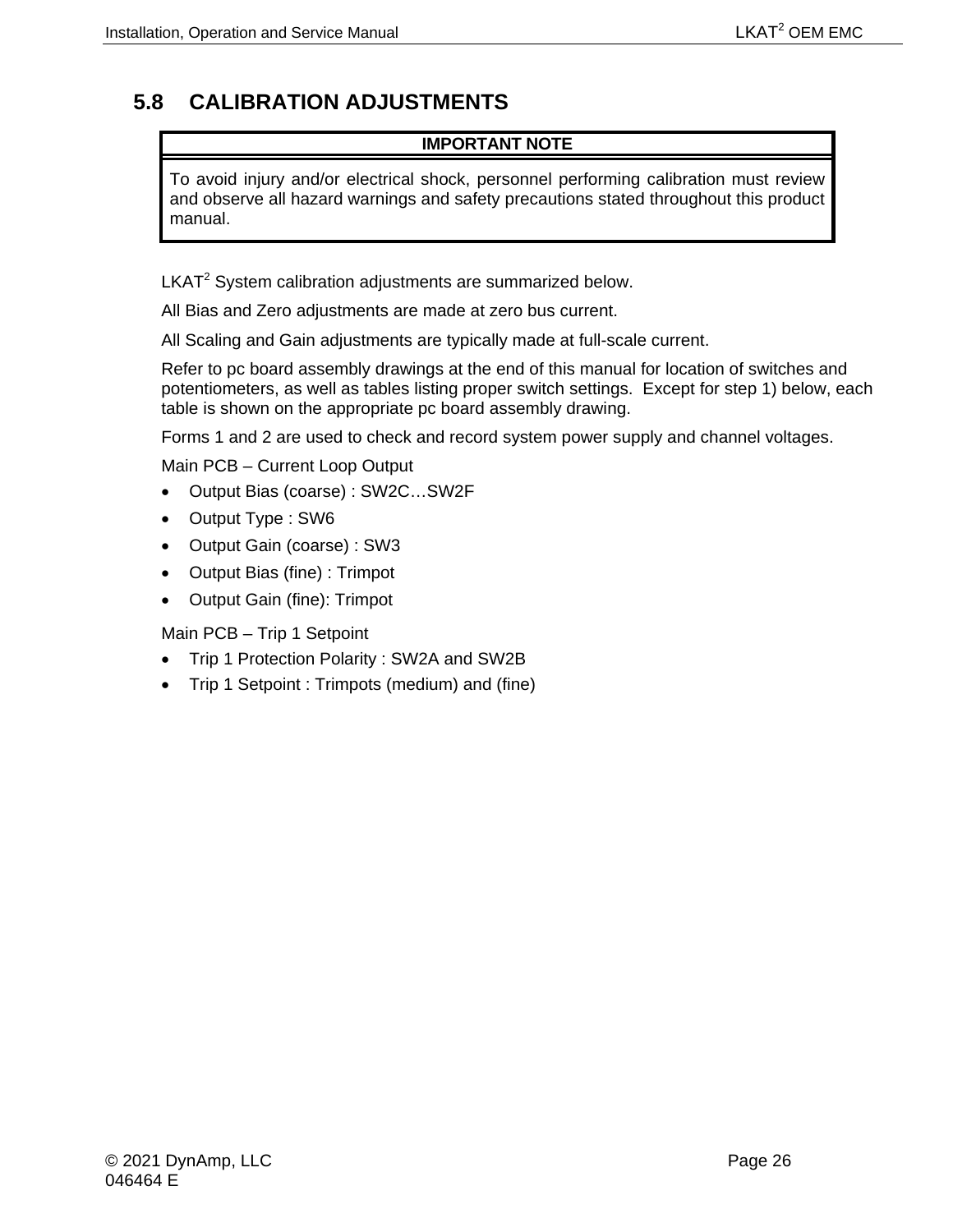Optional PE PCB – Current Loop Output

- Output Bias (coarse) : SW4
- Output Type : SW5
- Output Gain (coarse) : SW1 and SW2
- Output Bias (fine) : Trimpot
- Output Gain (fine) : Trimpot

Optional PE PCB – Trip 2 & 3 Setpoints

- Trip 2 Protection Polarity : SW3
- Trip 2 Setpoint : R33 (medium) and R46 (fine)
- Trip 3 Protection Polarity : SW3
- Trip 3 Setpoint : R34 (medium) and R47 (fine)

Optional RMS Display PCB – Display

- Decimal Point position
- DPM Mode
- RMS Signal Conditioning Options : SW1F, G, & H (SW1-6, 7, & 8)
- Input Scale Factor : SW1E (SW1-5)
- Input Attenuation : SW1A, B, C, & D (SW1-1, 2, 3, & 4)
- DPM Gain (fine) : R12

## **NOTE**

The Optional PE and/or RMS Display pc board assemblies may be added, configured and calibrated in the field. In this case, the Main pc board assembly output signal is used as the reference output signal with the  $LKAT<sup>2</sup>$  System measuring normal bus current.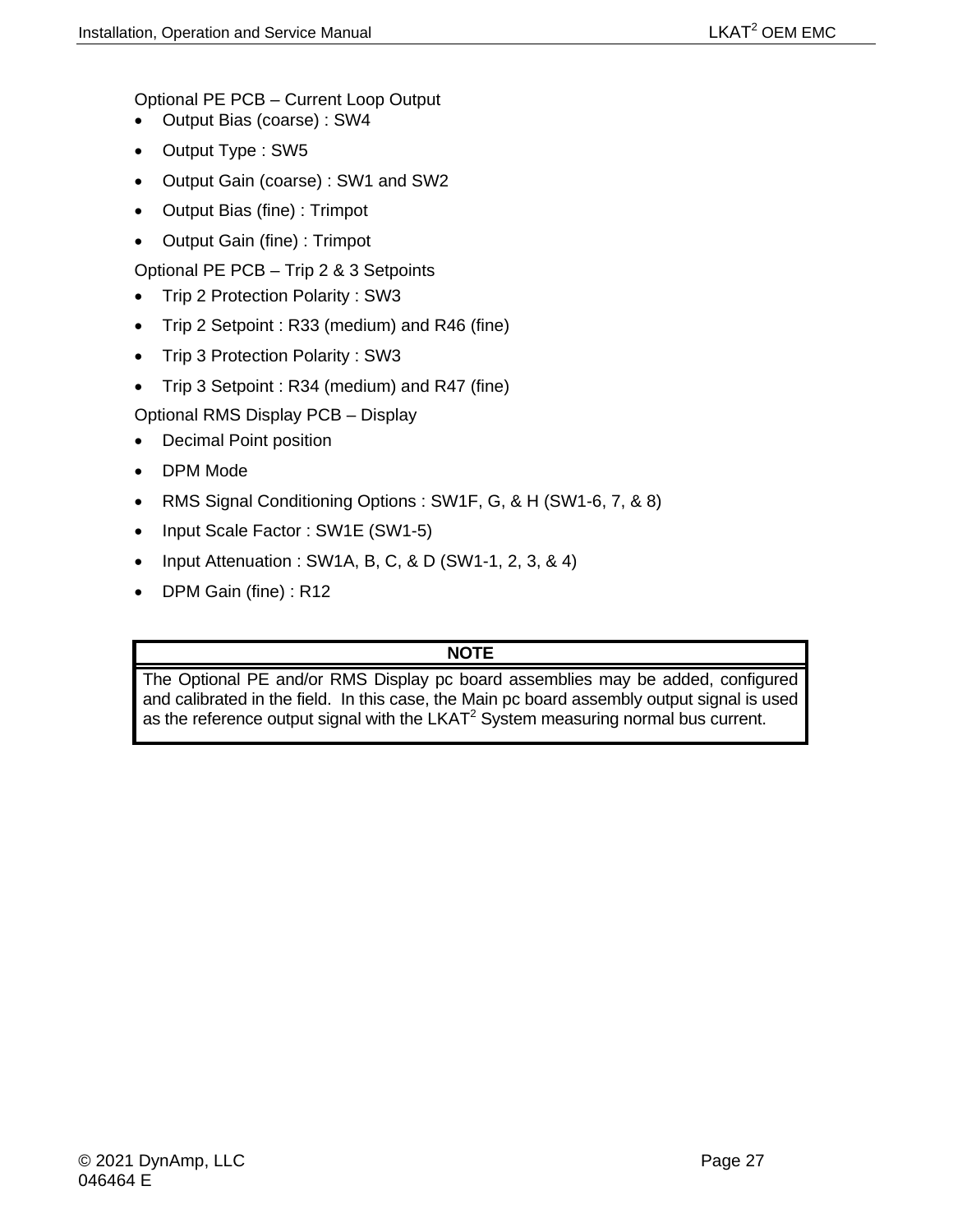# <span id="page-41-0"></span>**5.9 FIELD CONFIGURATION OF TRIP SETPOINTS**

Trip setpoints may be re-configured on site for any level between 5% and 100% of full-scale. The trip polarity may also be re-configured on site. However, the Accuracy Diagnostics trip setpoint should not be adjusted without consulting the factory.

Refer to assembly drawings for the Main pc board and PE pc board (optional) included at the end of this manual. To change trip polarity adjust SW2A and SW2B according to the table on the assembly drawing.

The trip setpoint is proportional to the current where the trip will occur: "Trip Current" – from Metering Unit nameplate.

The easiest method to check or change trip setpoints is to use the DynAmp LKAT MUT system which is specifically designed to simplify this process as well as verify proper operation afterwards.

To configure the trip setpoint without the LKAT MUT or complete test stand, the following method can be used.

Refer to Table 5.2, "Trip Configuration Details". Measure the existing setpoint voltage (V  $S$ <sub>STPT</sub>); use the equation below to calculate the new setpoint voltage. Adjust coarse and fine potentiometers to produce calculated New  $V<sub>STPT</sub>$ .

|                  |              |                                             | <b>New Trip Current</b> |            |                       |
|------------------|--------------|---------------------------------------------|-------------------------|------------|-----------------------|
| New $V_{STPT}$ = |              |                                             | Old Trip Current        | X          | Old $VSTPT$           |
| Example:         | Old $VSTPT$  | Old Trip Current<br><b>New Trip Current</b> |                         | $=$<br>$=$ | 7V<br>70kA<br>80kA    |
|                  | 80kA<br>70kA | X.                                          | 7V                      |            | $= 8V$ (New $VSTPT$ ) |

**Table 5.2 Trip Configuration Details** 

<span id="page-41-1"></span>

|                                                                                    | - - - - -                  |               |             |  |  |  |
|------------------------------------------------------------------------------------|----------------------------|---------------|-------------|--|--|--|
| <b>Trip Circuit</b>                                                                | $V_{\text{STPT}}$ Location | Medium Adjust | Fine Adjust |  |  |  |
|                                                                                    |                            | Trimpot       | Trimpot     |  |  |  |
|                                                                                    |                            |               |             |  |  |  |
|                                                                                    | TP6                        |               |             |  |  |  |
| (Main)                                                                             | (Main)                     | R91           | <b>R98</b>  |  |  |  |
|                                                                                    | TP <sub>2</sub>            |               |             |  |  |  |
| (PE)*                                                                              | (PE)*                      | R33           | R46         |  |  |  |
| 3                                                                                  | TP3                        | R34           |             |  |  |  |
| 'PE)*                                                                              | 'PE)*                      |               | R47         |  |  |  |
| Use TP0 for zero volt reference (circuit common) for voltage measurements for trip |                            |               |             |  |  |  |
|                                                                                    | setpoint configuration.    |               |             |  |  |  |

\* Optional

#### **NOTE**

The LKAT $2$  is supplied with factory configured trip setpoints configured as specified in the  $LKAT<sup>2</sup>$  Worksheet at the time of order. If the trip setpoints are reconfigured in the field, the customer must realize that the trip setpoints shown on the LKAT $2$  Metering Unit nameplate will no longer be correct. In this case, DynAmp suggests that the nameplate be changed to reflect the new trip setpoint (following reconfiguration).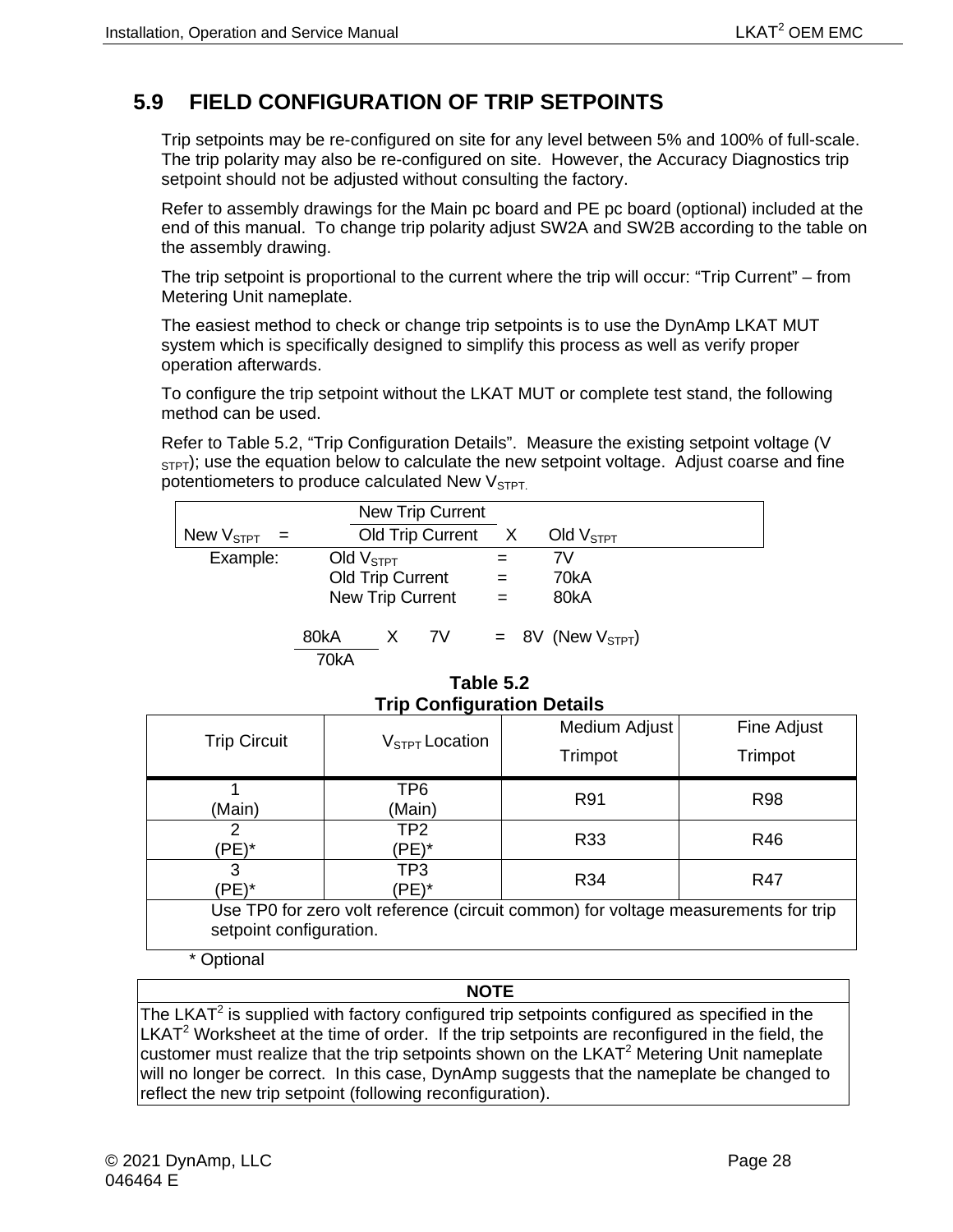# <span id="page-42-0"></span>**5.10 EARTH GROUNDING**

Here is a detailed description of the Earth Ground connection path:

- 1. The input power cable assembly connects TB2 to the mains power.
- 2. Refer to the LKAT<sup>2</sup> OEM EMC System Wiring Diagram and wire system accordingly.
- 3. The earth ground wire connects from TB2 to the FLTR1 metal case only. The FLTR1 metal enclosure is not connected to copper foil traces on the Power Supply PC board assembly, the steel standoff inserts or the steel PCB mounting bracket.
- 4. The Earth Ground connection is only used to shunt common mode noise to earth.

## **IMPORTANT NOTE**

There is no electrical connection from any part of the  $LKAT<sup>2</sup>$  Main PCB or its optional daughter PCBs to Earth / Chassis ground or the steel PCB mounting bracket or panel. There is no electrical connection between the steel PCB mounting bracket or panel to Earth Ground.

## <span id="page-42-1"></span>**5.11 CONFIGURING THE LOW PASS FILTER**

The  $LKAT<sup>2</sup>$  System includes a two pole configurable low pass filter. This filter may be enabled without affecting the scaling of the output in the pass band. The frequency response of the LKAT<sup>2</sup> without the low pass filter activated is shown in Figure 3.1.

Refer to the Main pc board assembly drawing at the end this manual.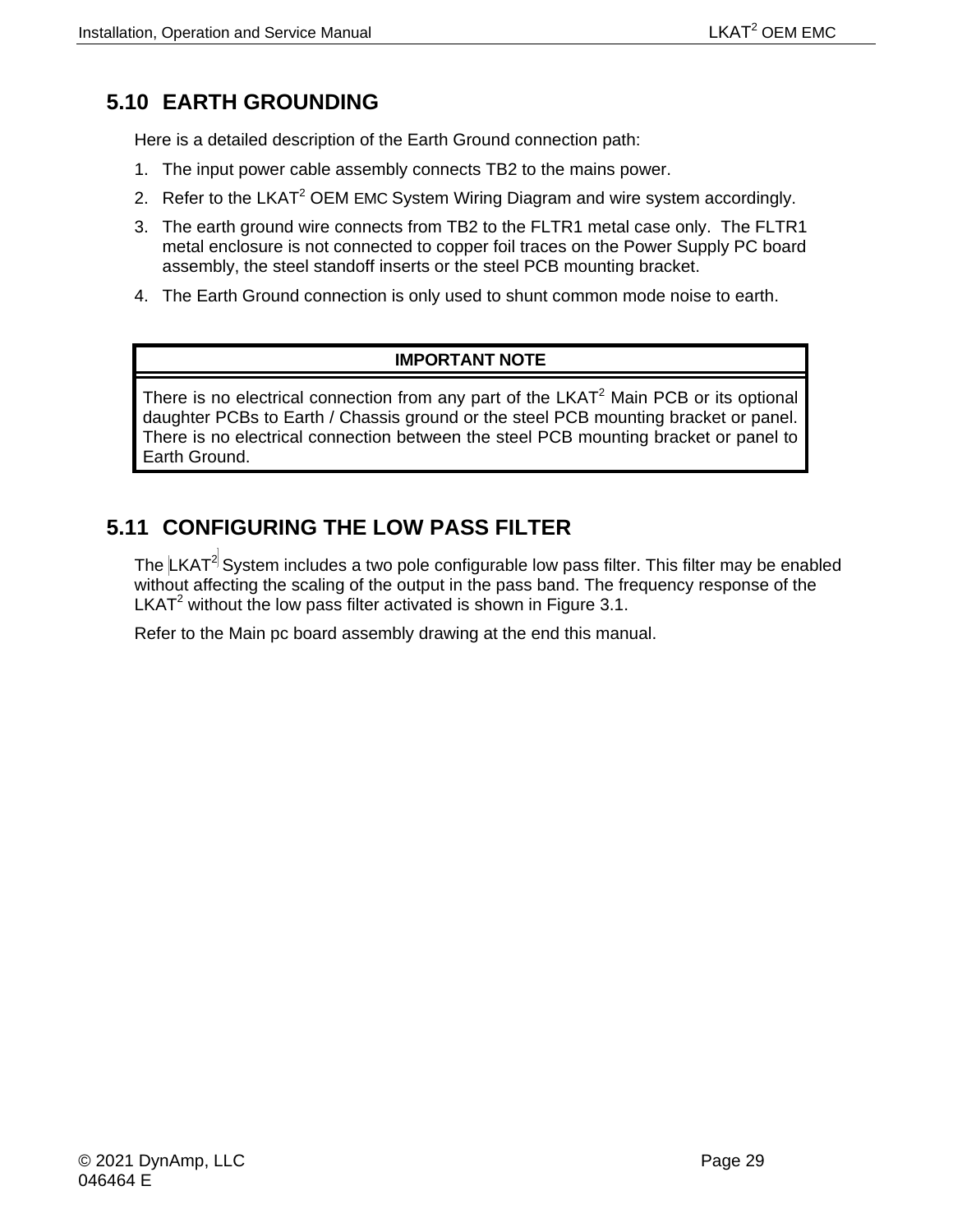## <span id="page-43-0"></span>**5.12 "FAILSAFE" / "NON-FAILSAFE" CONFIGURATION**

The LKAT $2$  System relay outputs are failsafe as factory configured. When the system is energized, all relay coils are energized and all contacts change state; that is, open contacts close and closed contacts open. During any alarm condition, relay coils de-energize, which changes the state of the relay contacts.

In the failsafe configuration, loss of input power to the  $LKAT<sup>2</sup>$  Metering Unit de-energizes the alarm relay coils. This causes the relay contacts to change state and indicate an alarm condition. For some applications, the user requires that Trip1 to be "non-failsafe". That is, the system should not produce an alarm when there is loss of input power. Alarm conditions other than loss of input power must continue to result in an alarm. Trip1 relay contacts can be configured for Non-Failsafe operation. AD relay contacts are failsafe only. Trip2 and Trip3 relay contacts (present on optional PE PCB assembly) are failsafe only.

Table 5.3 shows the status of the  $LKAT^2$  alarm relay contacts. The alarm relay contact condition is shown as it exists at the customer connections to the metering unit.

<span id="page-43-1"></span>To convert the LKAT<sup>2</sup> System Trip1 to non-failsafe operation requires modification of the Main pc board assembly. Contact factory.

## **Table 5.3 LKAT2 Alarm Relay Status**

(As found at Customer Connection to Metering Unit)

| <b>Non-Failsafe Metering Unit Configuration</b> |                    |                     |                                  |                                     |  |  |  |
|-------------------------------------------------|--------------------|---------------------|----------------------------------|-------------------------------------|--|--|--|
| Alarm<br>Name                                   | <b>Contact Set</b> | <b>POWER</b><br>OFF | <b>POWER ON</b><br><b>NORMAL</b> | POWER ON<br>ALARM<br><b>TRIPPED</b> |  |  |  |
| Trip2                                           | P9-6 to P9-8       | Closed              | Open                             | Closed                              |  |  |  |
|                                                 | P9-6 to P9-7       | Open                | Closed                           | Open                                |  |  |  |
| Trip3                                           | P9-3 to P9-5       | Closed              | Open                             | Closed                              |  |  |  |
|                                                 | P9-3 to P9-4       | Open                | Closed                           | Open                                |  |  |  |
| Trip1                                           | P3-6 to P3-8       | <b>Open</b>         | Open                             | Closed                              |  |  |  |
|                                                 | P3-6 to P3-7       | <b>Closed</b>       | Closed                           | Open                                |  |  |  |
| AD                                              | P3-3 to P3-5       | Closed              | Open                             | Closed                              |  |  |  |
|                                                 | P3-3 to P3-4       | Open                | Closed                           | Open                                |  |  |  |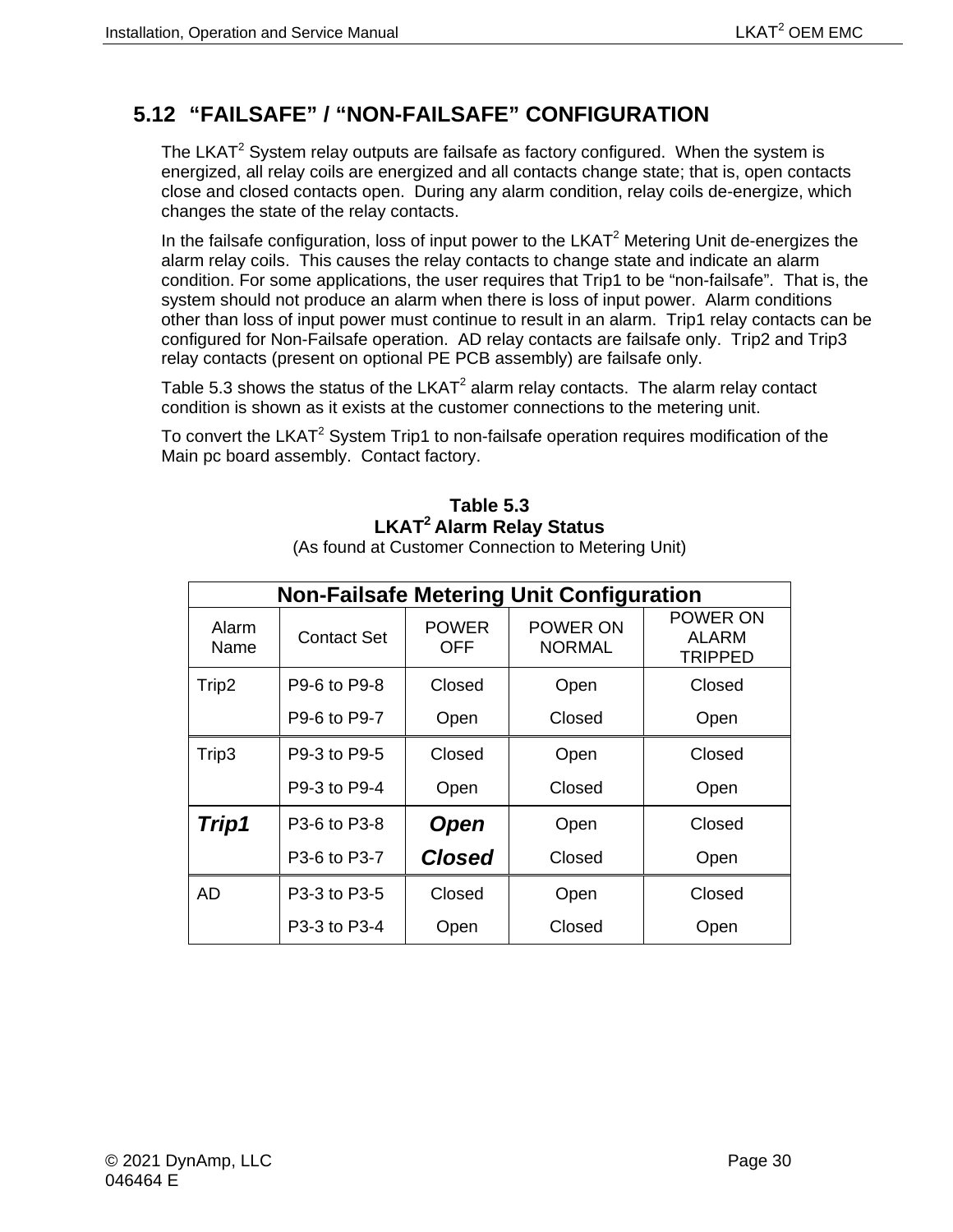# <span id="page-44-0"></span>**6. MAINTENANCE & SPARE PARTS**

## <span id="page-44-1"></span>**6.1 PERIODIC MAINTENANCE**

As is true with any electronic system, proper maintenance will tend to prolong the service life. DynAmp, LLC recommends the following program be performed at the recommended interval to prevent or detect damage to the  $LKA\bar{T}^2$  System and to ensure reliable performance. Always use appropriate measures to correct any problems found. Following the suggested maintenance schedule may assist in early diagnosis of problem(s) to minimize repairs and down time.

### **IMPORTANT NOTE:**

If Main pc board LED (AD Status LED) is illuminated RED and / or the status relay coil de-energizes, a fault condition may exist in the  $LKAT<sup>2</sup>$  electronics. When this occurs, the system may require immediate attention. Refer to "Troubleshooting an Accuracy Diagnostics Fault Indication", in the "Theory of Operation" section of this manual.

## <span id="page-44-2"></span>**6.2 ANNUAL MAINTENANCE**

Refer to the "Calibration" section of this manual for calibration intervals.

If possible, perform the steps described in section titled "System Checkout" in the "Installation" section of this manual at least once per year to verify performance of the LKAT<sup>2</sup> System. This may help to prevent or detect damage to the system and to ensure reliable performance. Use appropriate measures to correct any problems found. If  $LKAT<sup>2</sup>$  System equipment is exposed to extreme temperatures, DynAmp, LLC recommends these steps be performed during the hottest time of the year.

In addition, the following steps should be performed once each year as part of annual maintenance:

- 1. Visually inspect Measuring Head and interconnection cable for evidence of severe overheating, cracks, separation of bonded surfaces, or excessive corrosion. Record any suspect conditions.
- 2. Inspect the Measuring Head mounting screws and adjust as needed.
- 3. Visually inspect Metering Unit for evidence of severe overheating, corrosion, or condensation. Record any suspect conditions and take appropriate action.
- 4. Clean as necessary; remove any oil or grease with a mild detergent. Do not use abrasives or strong chemical solvents as they may damage the cables or erase the silkscreen markings from the Metering Unit.
- 5. Disconnect power to the system before servicing.

## **CAUTION**

**To avoid the risk of shock and electrocution, always disconnect all cable assemblies before performing any cleaning on the Metering Unit.**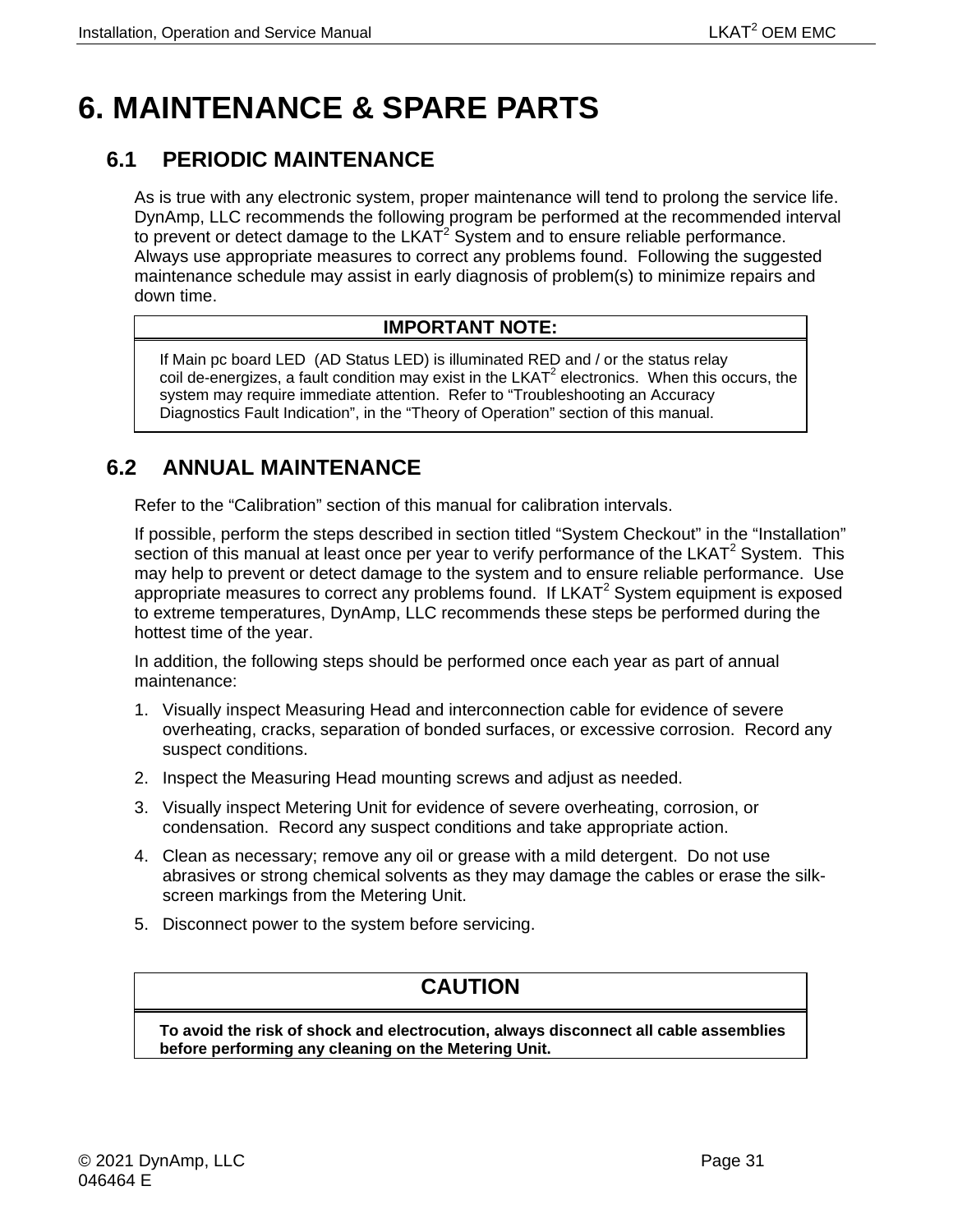## <span id="page-45-0"></span>**6.3 SPARE PARTS**

The following table lists the minimum recommended quantities for spare parts for the LKAT<sup>2</sup> System. As spares are used, replacements should be ordered. Since continuous operation of high-current measurement systems is often critical, stocking spare parts should be given high priority.

Some cable assemblies for the LKAT<sup>2</sup> System include circular connectors. Others use solder cup connectors assembled with adhesive-lined shrink tubing covering the connector shell. If connector(s) are severed from the associated cable assembly, field installable replacement connectors may be purchased. These connectors may also be installed after routing Measuring Head interconnection cables in conduit. Over-molded replacement cable assemblies may be purchased for the power input and output cables. Measuring Head cable connector(s) must be replaced by field installable type(s), or with a new Measuring Head. Refer to Spare Parts List Table 6.1.

The LKAT<sup>2</sup> System Measuring Heads require special repair procedures and materials. However, the Measuring Heads are very reliable and should require little or no repair over its service life. Please refer to the nearest authorized DynAmp, LLC service center for information on repairs.

Disconnect power to the system before servicing.

<span id="page-45-1"></span>

| <b>DESCRIPTION</b>                                                 | <b>ITEM NO.</b> | <b>RECOMMENDED</b><br><b>QUANTITY</b> |  |  |  |  |
|--------------------------------------------------------------------|-----------------|---------------------------------------|--|--|--|--|
| Angle, LKAT <sup>2</sup> Mounting 100mm                            | 46039           | 8 (each)                              |  |  |  |  |
| Nut, Cap 1/4-20 PEEK (for heads with "P" dimension<br>$\leq$ 90mm) | 47605           | 8 (each)                              |  |  |  |  |
| Screw, LKAT <sup>2</sup> mounting SHCS 1/4-20 X 3"                 | 46028           | $2$ (each)                            |  |  |  |  |

#### **Table 6.1 Spare Parts List**

| <b>Spare System</b><br><b>Complete System</b><br>(Measuring Head & Metering Unit calibrated |         |     |
|---------------------------------------------------------------------------------------------|---------|-----|
| as system)                                                                                  | $\star$ | TBD |
| <b>Metering Unit</b>                                                                        | $***$   | TBD |
| <b>Measuring Head</b>                                                                       | $***$   | TRD |

Item number same as original system

\*\* Contact DynAmp, LLC